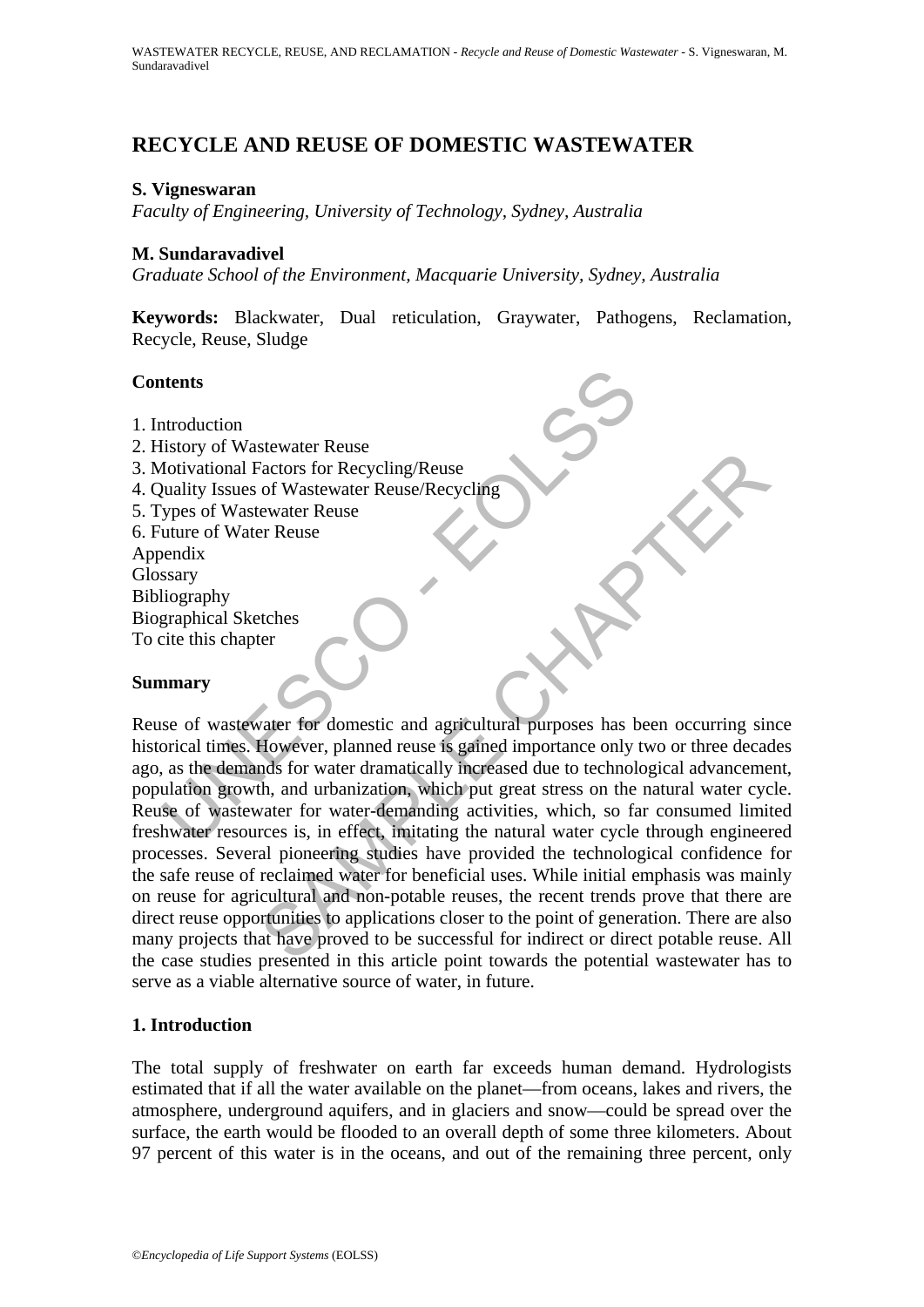about one-hundredth is the accessible freshwater that can be used for human demand. If this available water could be evenly distributed, still it is enough to support a population about ten times larger than today. The foremost use of water by humans is for the biological survival. However, water need for the biological survival is not the only issue being discussed in the world today. Because, apart from drinking, water is required also for household needs such as cooking, washing, and is vital for our development needs, such as for agriculture and industry.

Unfortunately, the available freshwater supplies are not evenly distributed in time and space. Historically, water management has focused on building dams, reservoirs, and diversion canals etc., to make available water wherever needed, and in whatever amount desired. Soaring demands due to rapidly expanding population, industrial expansion, and the need to expand irrigated agriculture, were met by ever larger dams and diversion projects. Dams, river diversions, and irrigation schemes affected both water quality and quantity.

red. Soaring demands due to rapidly expanding population, ind<br>the need to expand irrigated agriculture, were met by ever<br>rsion projects. Dams, river diversions, and irrigation schemes af<br>ity and quantity.<br>mands on water re Exercises for household, commercial, industrial, and agriculture<br>reasing greatly. The world population will have grown 1.5 times or<br>of the twenty-first century, but the worldwide water using has been<br>e than three times the Demands on water resources for household, commercial, industrial, and agricultural purposes are increasing greatly. The world population will have grown 1.5 times over the second half of the twenty-first century, but the worldwide water usage has been growing at more than three times the population growth. In most countries human populations are growing while water availability is not. What is available for use, on a per capita basis, therefore, is falling. Out of 100 countries surveyed by the World Resources Institute in 1986, more than half of them were assessed to have low to very low water availability, and quality of water has been the key issue for the low water availability. Given the rapid spread of water pollution and the growing concern about water availability, the links between quantity and quality of water supplies have become more apparent. In many parts of the world, there is already a widespread scarcity, gradual destruction and increased pollution of freshwater resources.

In industrialized countries, widespread shortage of water is caused due to contamination of ground and surface water by industrial effluents, and agricultural chemicals. In many developing countries, industrial pollution is less common, though they are severe near large urban centers. However, untreated sewage poses acute water pollution problems that causes low water availability. Development of human societies is heavily dependent upon availability of water with suitable quality and in adequate quantities, for a variety of uses ranging from domestic to industrial supplies. An estimate infers that every year, the wastewater discharges from domestic, industrial and agricultural practices pollute more than two-thirds of total available run-off through rainfall, thereby, what can be called a "man-made water shortages." Thus, in spite of seeming abundance, water scarcity is endemic in most parts of the world. It is because of these concerns, the Agenda 21 adopted by the United Nations Conference on Environment and Development, popularly known as the "Earth Summit" of Rio de Janeiro, 1992, identified protection and management of freshwater resources from contamination as one of the priority issue, that has to be urgently dealt with to achieve global environmentally sustainable development.

The need for increased water requirement for the growing population in the new century is generally assumed, without considering whether available water resources could meet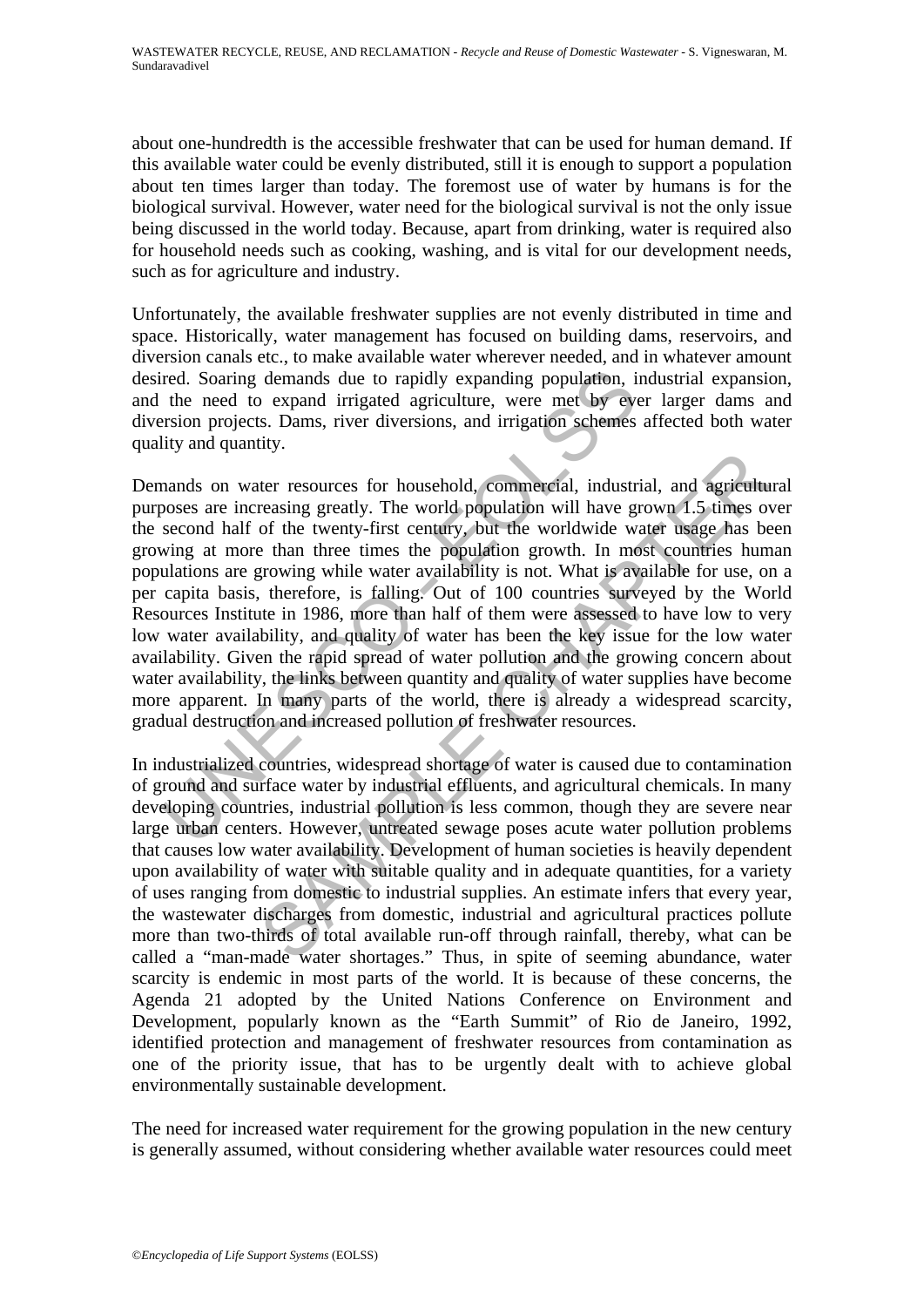these needs in a sustainable manner. The question about from where the extra water is to come, has led to a scrutiny of present water use strategies. A second look at strategies has thrown a picture of making rational use of already available water, which if used sensibly, there could be enough water for all. The new look invariably points out at recycle and reuse of wastewater that is being increasingly generated due to rapid growth of population and related developmental activities, including agriculture and industrial productions.

# **2. History of Wastewater Reuse**

efits can be derived out of it. About 99 percent of wastewater *is* went is solid wastes. An understanding of its potential for reuse to ceshwater existed in Minoan civilization in ancient Greece, when a practices have bee and a dereaded in Germany and UK since 16<sup>th</sup> and 18<sup>th</sup> centuri<br>gation with sewage and other wastewaters has a long history also<br>i. In the more recent history, the introduction of waterborne sewa<br>in the 19<sup>th</sup> centurity, The term "wastewater" properly means any water that is no longer wanted, as no further benefits can be derived out of it. About 99 percent of wastewater *is* water, and only one percent is solid wastes. An understanding of its potential for reuse to overcome shortage of freshwater existed in Minoan civilization in ancient Greece, where indications for utilization of wastewater for agricultural irrigation dates back to 5000 years. Sewage farm practices have been recorded in Germany and UK since  $16<sup>th</sup>$  and  $18<sup>th</sup>$  centuries, respectively. Irrigation with sewage and other wastewaters has a long history also in China and India. In the more recent history, the introduction of waterborne sewage collection systems during the  $19<sup>th</sup>$  century, for discharge of wastewater into surface water bodies led to indirect use of sewage and other wastewaters as unintentional potable water supplies. Such unplanned water reuse coupled with inadequate water and wastewater treatment, resulted in catastrophic epidemics of waterborne diseases during 1840s and 50s. However, when the water supply links with these diseases became clear, engineering solutions were implemented that include the development of alternative water sources using reservoirs and aqueduct systems, relocation of water intakes, and water and wastewater treatment systems. Controlled wastewater irrigation has been practiced in sewage farms many countries in Europe, America and Australia since the turn of the current century.

For the last three decades or so, the benefits of promoting wastewater reuse as a means of supplementing water resources and avoidance of environmental degradation have been recognized by national governments. The value of wastewater is becoming increasingly understood in arid and semi-arid countries and many countries are now looking forward to ways of improving and expanding wastewater reuse practices. Research scientists, aware of both benefits and hazards, are evaluating it as one of the options for future water demands.

# **3. Motivational Factors for Recycling/Reuse**

Major among the motivational factors for wastewater recycle/reuse are:

- opportunities to augment limited primary water sources;
- prevention of excessive diversion of water from alternative uses, including the natural environment;
- possibilities to manage in-situ water sources;
- minimization of infrastructure costs, including total treatment and discharge costs;
- reduction and elimination of discharges of wastewater (treated or untreated) into receiving environment;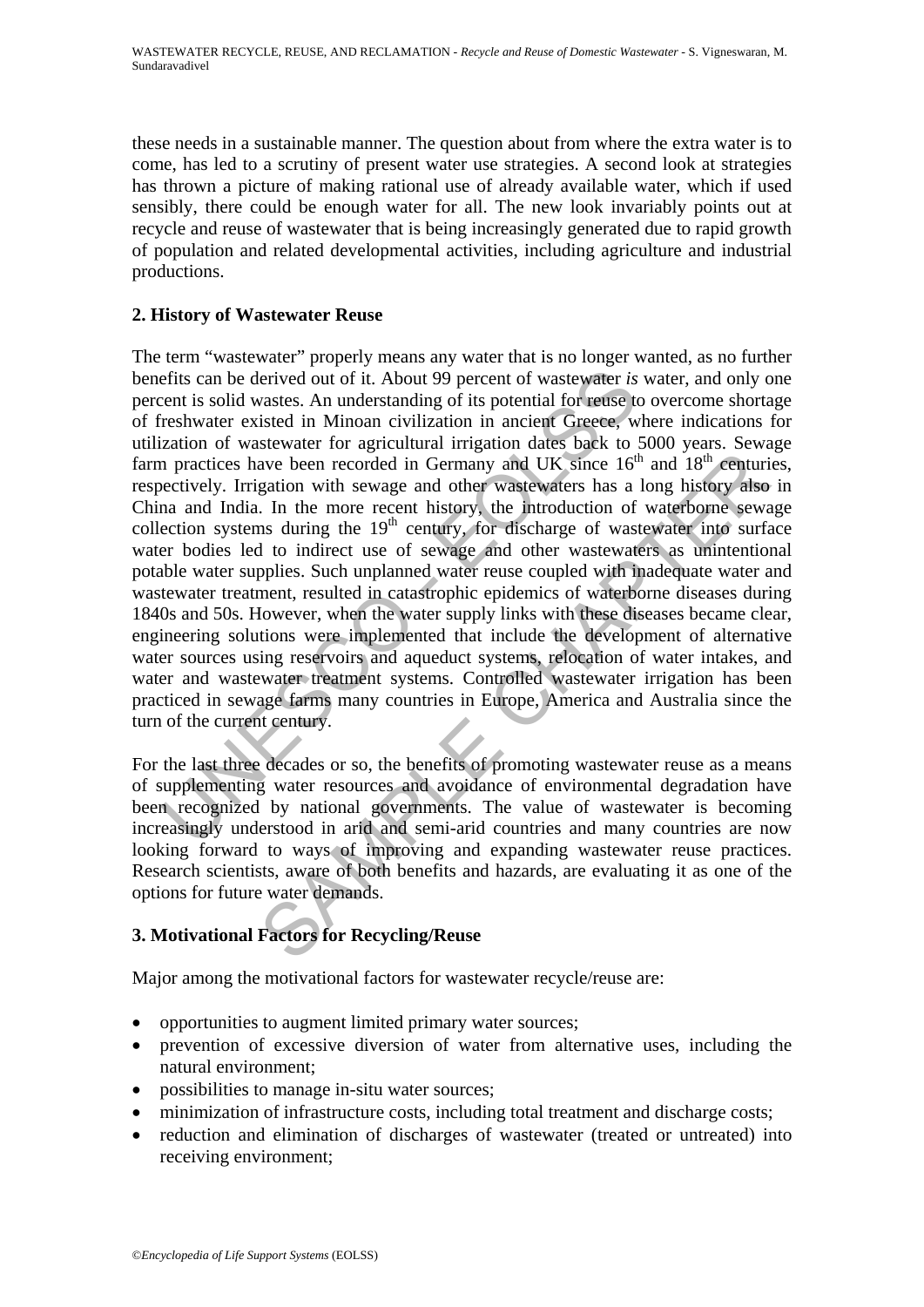• scope to overcome political, community and institutional constraints.

Reuse of wastewater can be a supplementary source to existing water sources, especially in arid/semi-arid climatic regions. Most large-scale reuse schemes are in Israel, South Africa, and arid areas of USA, where alternative sources of water are limited. Even in regions where rainfall is adequate, because of its spatial and temporal variability, water shortages are created. For example, Florida, USA is not a dry area, has limited options for water storage, and suffers from water shortages during dry spells. For this reason wastewater reuse schemes form an important supplement to the water resource of this region.

Costs associated with water supply or wastewater disposal may also make reuse of wastewater an attractive option. Positive influences on treatment costs of wastewater and water supplies, and scopes for reduction in costs of headworks and distribution systems, for both water supply and wastewater systems has been the motivation behind many reuse schemes in countries like Japan.

Reuse is frequently practiced as a method of water resources management. For example, depleted aquifers may be "topped-up" by injection of highly treated water, thus restoring aquifer yields or preventing saltwater intrusion (in coastal zones).

Avoidance of environmental problems arising due to discharge of treated/untreated wastewater to the environment is another factor that encourages reuse. While the nutrients in wastewater can assist plant growth when reused for irrigation, their disposal, in extreme cases, is detrimental to ecosystems of the receiving environment. In addition, there may be concerns about the levels of other toxic pollutants in wastewater.

ts associated with water supply or wastewater disposal may al<br>tewater an attractive option. Positive influences on treatment co<br>water supplies, and scopes for reduction in costs of headwork<br>ems, for both water supply and w France of the state in contribute the same of the world. The same of the same in countries like Japan.<br>
They meet in product the state of the system of highly tracted water, the pred-up' by injection of highly treated wat Concern about water supply or environmental pollution may emerge as a political or institutional issue. Community concern about the quality of wastewater disposed to sensitive environments may lead to political pressures on the water industry to treat wastewater to a higher level before discharge, that can be avoided through reuse of wastewater. Institutional structures may also provide incentives for reuse. Because responsibility for different parts of water use and disposal system may rest with different organizations, a water utility may also be faced with standards of service set in agreements with other industry bodies.

## **4. Quality Issues of Wastewater Reuse/Recycling**

Despite a long history of wastewater reuse in many parts of the world, the question of safety of wastewater reuse still remains an enigma mainly because of the quality of reuse water. There always have been controversies among the researchers and proponents of extensive wastewater reuse, on the quality the wastewater is to meet. In general, public health concern is the major issue in any type of reuse of wastewater, be it for irrigation or non-irrigation utilization, especially *long term impact of reuse practices*. It is difficult to delineate acceptable health risks and is a matter that is still hotly debated.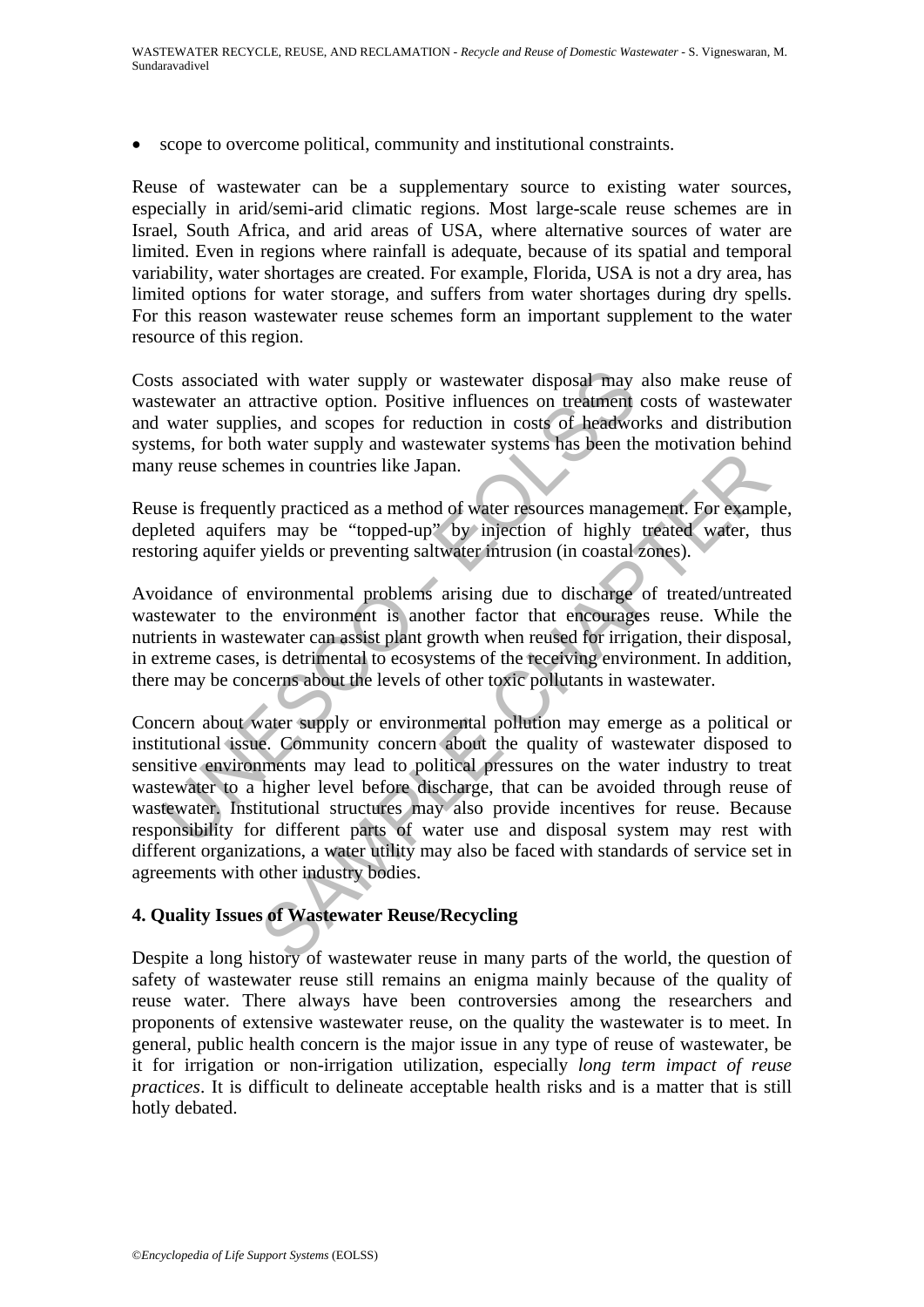difficulties in determining the actual level of exposure of each spite the limitations of epidemiological investigations, the wastev has not been implicated as the cause of any infectfous disease c ifce cause of any infect Issues other than quality of reuse water includes, socioeconomic considerations, and hydro-geologic conditions. The socioeconomic considerations include community perceptions, and the costs of reuse systems. Wide community level surveys in various States of Australia during early 1990s indicated that in general, public is not averse to the concept of wastewater recycling within the community. In one of such surveys, however, less than 15% readily agreed for potable reuse. While non-potable reuse options was a technically accepted option, concerns about possible health risks were frequently raised by the public. Documented public health investigations available in USA is given in US Environmental Protection Agency Guidelines which considered that epidemiological studies of exposed populations at water reuse sites are of limited value, because of the mobility of the population, small sizes of such study populations, and difficulties in determining the actual level of exposure of each studied individual. Despite the limitations of epidemiological investigations, the wastewater reuse in the US has not been implicated as the cause of any infectious disease outbreaks. A more specific study of the city of St. Petersburg, Florida to estimate the potential risk to the exposed population concluded that:

- there is no evidence of increased enteric diseases in urban regions housing areas irrigated with treated reclaimed wastewater, and
- there is no evidence of significant risks of viral or microbial diseases as a result of exposure to effluent aerosols from spray irrigation with reclaimed water.

However, the study recommended that adequate treatment schemes must always be designed to eliminate, or at least minimize the potential risks of disease transmission.

The economic considerations are necessary because, when "first-hand" water is available at a cheaper price, it may not be worthwhile to reuse wastewater, unless there are other special conditions. Consideration of hydro-geologic conditions helps to compare the reuse water quality and the quality of alternative sources intended for the same kind of use.

on concluded that:<br>
widence of increased enteric diseases in urban regions housing are<br>
treated reclaimed wastewater, and<br>
interact reclaimed wastewater, and<br>
invidence of significant risks of viral or microbial diseases a Almost all the guidelines and standards for wastewater reuse deal mainly with the reuse of wastewater for irrigation purpose. It is mainly because irrigation is the highest water consuming activity in any country, and hence is the first option considered in any reuse planning. For example, 90 percent of available water supply in the Indian subcontinent, and a staggering 98 percent in Egypt, is used in irrigation. Though there are no generalized guidelines for reuse water quality for other options, in countries like Japan, where domestic reuse also is widely practiced, there are standards for such reuse.

## **4.1 Pathogen Survival**

Public health concerns center around pathogenic organisms that are or could be present in wastewater in great variety. Survival of pathogens in wastewater and in environmental conditions other than their host organisms (mainly humans) is highly variable. Table 1 presents the survival periods of various types of pathogenic organisms under various conditions.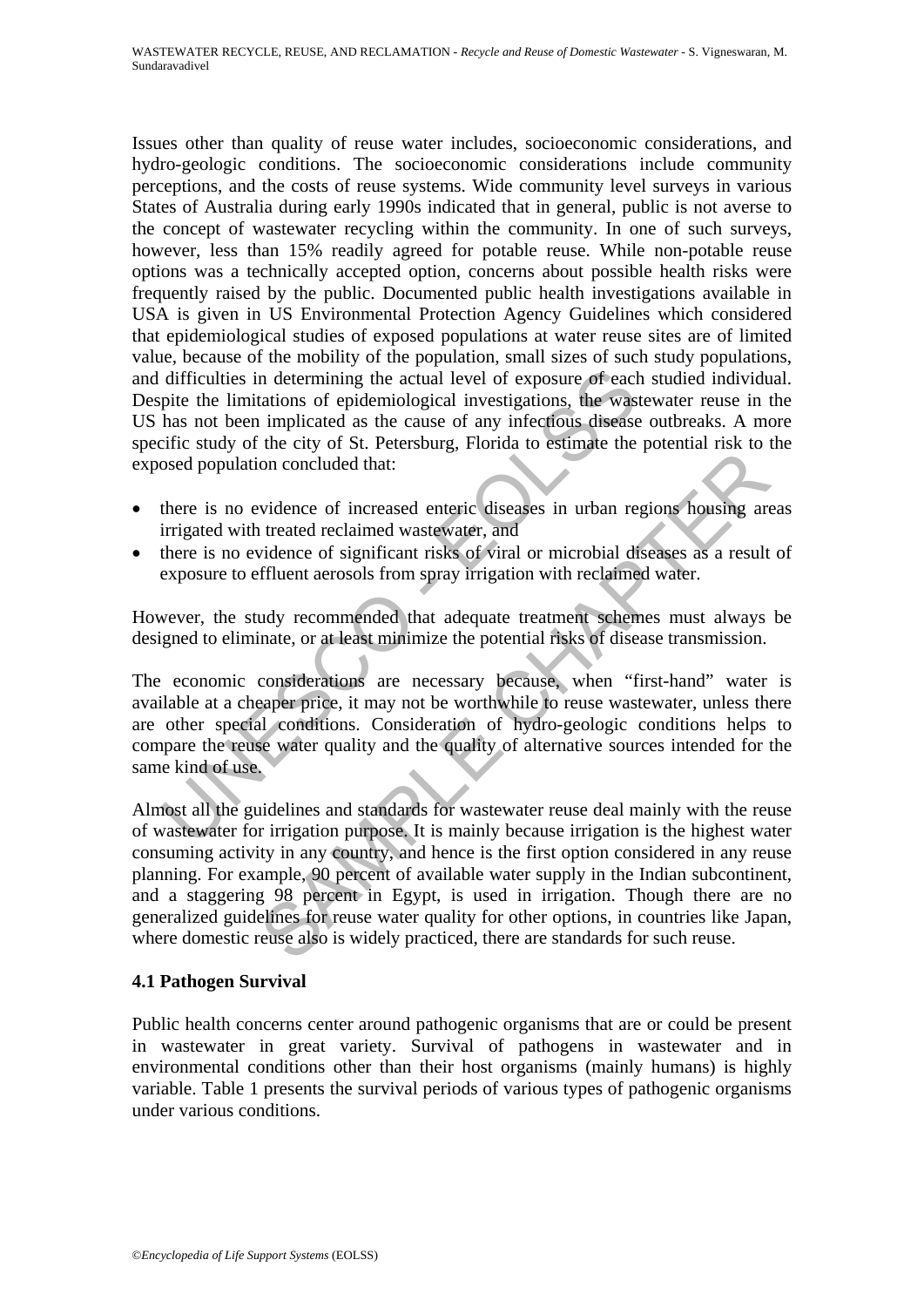|                                                                                                                                                                                                                                                                                                                                                                                                                                                                                                                                                  |                  | <b>Survival time in days</b> |                                |                   |                   |  |  |  |
|--------------------------------------------------------------------------------------------------------------------------------------------------------------------------------------------------------------------------------------------------------------------------------------------------------------------------------------------------------------------------------------------------------------------------------------------------------------------------------------------------------------------------------------------------|------------------|------------------------------|--------------------------------|-------------------|-------------------|--|--|--|
|                                                                                                                                                                                                                                                                                                                                                                                                                                                                                                                                                  | Type of pathogen | In feces<br>and sludge       | In sewage<br>and<br>freshwater | In soil           | On crops          |  |  |  |
| 1.                                                                                                                                                                                                                                                                                                                                                                                                                                                                                                                                               | <b>Viruses</b>   |                              |                                |                   |                   |  |  |  |
|                                                                                                                                                                                                                                                                                                                                                                                                                                                                                                                                                  | Enteroviruses    | $<100$ $(<20)$               | $<$ 120 $(<$ 50)               | $<$ 100 ( $<$ 30) | $< 60$ ( $< 15$ ) |  |  |  |
| $\overline{2}$ .                                                                                                                                                                                                                                                                                                                                                                                                                                                                                                                                 | Bacteria         |                              |                                |                   |                   |  |  |  |
|                                                                                                                                                                                                                                                                                                                                                                                                                                                                                                                                                  | Fecal coliforms  | $<$ 90 $(<$ 50)              | <60 (< 30)                     | $< 70$ ( $< 20$ ) | $<$ 30 $(<$ 15)   |  |  |  |
|                                                                                                                                                                                                                                                                                                                                                                                                                                                                                                                                                  | Salmonella spp.  | $<$ 60 $(<$ 30)              | <60 (< 30)                     | $< 70$ ( $< 20$ ) | $<$ 30 $(<$ 15)   |  |  |  |
|                                                                                                                                                                                                                                                                                                                                                                                                                                                                                                                                                  | Shigella spp.    | $<$ 30 $(<$ 10)              | $<$ 30 $(<$ 10)                |                   | $<10$ ( $<$ 5)    |  |  |  |
|                                                                                                                                                                                                                                                                                                                                                                                                                                                                                                                                                  | Vibrio cholerae  | $<$ 30 $(<$ 5)               | $<$ 30 $(<$ 10)                | $<20$ $(<10)$     | 5 (2)             |  |  |  |
| 3.                                                                                                                                                                                                                                                                                                                                                                                                                                                                                                                                               | Protozoa         |                              |                                |                   |                   |  |  |  |
|                                                                                                                                                                                                                                                                                                                                                                                                                                                                                                                                                  | Entamoeba-       | $<$ 30 $(<$ 15)              | $<$ 30 $(<$ 15)                | $<20$ ( $<$ 10)   | $<10$ ( $<2$ )    |  |  |  |
|                                                                                                                                                                                                                                                                                                                                                                                                                                                                                                                                                  | hystolytica      |                              |                                |                   |                   |  |  |  |
| cysts                                                                                                                                                                                                                                                                                                                                                                                                                                                                                                                                            |                  |                              |                                |                   |                   |  |  |  |
|                                                                                                                                                                                                                                                                                                                                                                                                                                                                                                                                                  | 4. Helminths     |                              |                                |                   |                   |  |  |  |
|                                                                                                                                                                                                                                                                                                                                                                                                                                                                                                                                                  | Ascaris-         | many                         | many months                    | many              | <60 (< 30)        |  |  |  |
|                                                                                                                                                                                                                                                                                                                                                                                                                                                                                                                                                  | lumbricoides     | months                       |                                | months            |                   |  |  |  |
| eggs                                                                                                                                                                                                                                                                                                                                                                                                                                                                                                                                             |                  |                              |                                |                   |                   |  |  |  |
| Figures in bracket shows the normal survival time.<br>Source: Feachem R. G., Bradley D. J., Garelick H. and Mara D. D. (1983). World<br>anitation and disease: health aspects of excreta and wastewater management by Ban<br>Studies. In Water Supply Sanitation Vol. 3 Chichester, UK: John Wiley & Sons<br>Table 1. Survival of pathogens                                                                                                                                                                                                      |                  |                              |                                |                   |                   |  |  |  |
| While emphasizing the need to assess health hazards of wastewater reuse and th<br>mportance of various routes of transmission, from direct contact, through food or air, to<br>ndirect contact such as in recreational use, there also is a need to recognize the<br>existence of many successive barriers. The barriers include the level of wastewate<br>reatment previously applied leading to settling, adsorption, desiccation of pathogens, a<br>well as soil moisture, temperature. UV irradiation due to sunlight, pH, antibiotics, toxi |                  |                              |                                |                   |                   |  |  |  |

many months many months many  $\approx$  60 (<30)<br>
coides months months months months  $\approx$  60 (<30)<br>
to the shows the normal survival time.<br>
The R. G., Bradley D. J., Garelick H. and Mara D. D. (1983). Wo<br>
sease: health aspects o While emphasizing the need to assess health hazards of wastewater reuse and the importance of various routes of transmission, from direct contact, through food or air, to indirect contact such as in recreational use, there also is a need to recognize the existence of many successive barriers. The barriers include the level of wastewater treatment previously applied leading to settling, adsorption, desiccation of pathogens, as well as soil moisture, temperature, UV irradiation due to sunlight, pH, antibiotics, toxic substances, biological competition, available nutrient and organic matter, leading to pathogen die-away and/or removal from the wastewater source until final ingestion by humans to result in infection. The method and time of application of wastewater and the soil type will also have an influence. Extensive and rational epidemiological studies have led to a consensus view that the actual risk associated with irrigation with treated wastewater is much lower than previously estimated, and the early microbiological standards were unjustifiably restrictive for wastewater reuse.

Another aspect of indirect pathogen contamination due to wastewater reuse has been the contamination of soil and subsequent entry of pathogen into groundwater. The principal methods of pathogen transport in soils include movement downwards with infiltration water, movement with surface runoff and transport on sediments and waste particles. Long-term research studies carried out to understand this effect have concluded that no soil or groundwater quality degradation occurred due to prolonged wastewater application. One of the important processes that controls the contamination of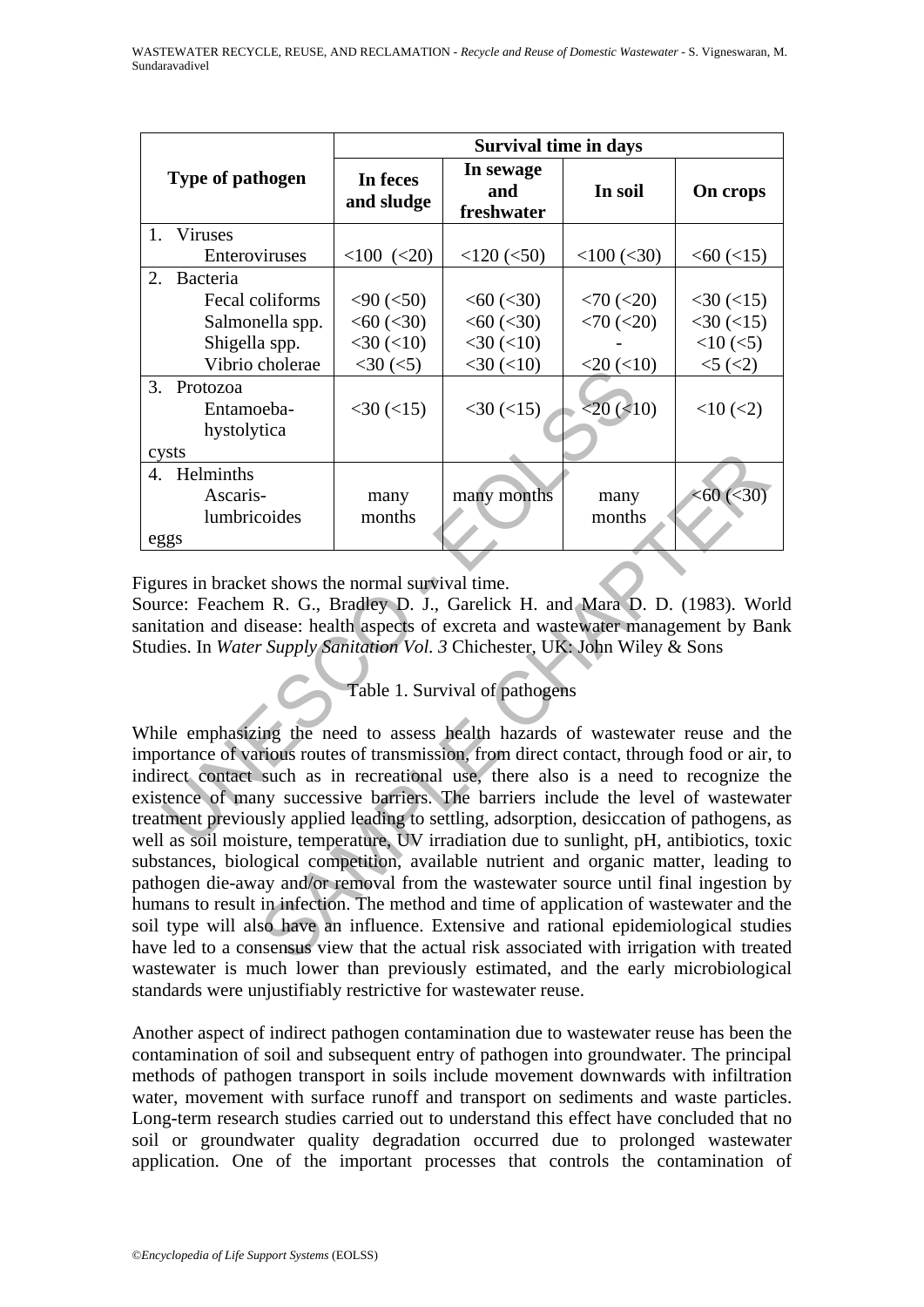groundwater is the adsorption or retention of organisms on soil particles. Another process assisting in the removal of bacteria and viruses from water percolating through the soil is filtration.

## **4.2 Other Water Quality Parameters**

Other water quality parameters of concern in wastewater reuse have been toxic metal accumulation and salinity of wastewater. The availability of heavy metals to plants, their uptake and their accumulation depend on a number of soil, plant and other factors. The soil factors include, soil pH, organic matter content, cation exchange capacity, moisture, temperature and evaporation. Major plant factors are the species and variety, plant parts used for consumption, plant age and seasonal effects.

Dissolved salts causing salinity in wastewater exert an osmotic effect on plant growth. An increase in osmotic pressure of the soil solution increases the amount of energy which the plant must expend to take up water from the soil. As a result, respiration is increased and the growth and yield of plants decline. However, it has been found that not all plant species are susceptible. A wide variety of crops normally are tolerant to salinity. Salinity also affects the soil properties such as dispersion of particles, stability of aggregates, soil structure and permeability.

# **4.3 Effluent Quality Standards**

It parts used for consumption, plant age and seasonal effects.<br>
Solved salts causing salinity in wastewater exert an osmotic effect<br>
increase in osmotic pressure of the soil solution increases the<br>
increase in osmotic pres Extrained to take up water from the soil. As a result, respiration<br>must expend to take up water from the soil. As a result, respiration<br>e growth and yield of plants decline. However, it has been found the<br>cise are suscepti Considering the wide-ranging potential for wastewater reuse, it may be difficult to set some common quality standards for all types of reuses. Many countries in the world do not have detailed standards or guidelines for recycle and reuse of wastewater. For many countries in Europe, either the guidelines of World Health Organization (WHO) or the US Environmental Protection Agency (USEPA) standards form the basis for any decision or for granting permission to any kind of reuse. Countries like old USSR, Israel and Tunisia have developed their own standards for reuse. Standards or guidelines for other possible reuses such as groundwater recharge, industrial uses etc., are not common, mainly because such types of reuses are not widespread.

First water quality criteria for reuse of wastewater in irrigation were set in 1933, by the California State Health Department. These standards are for microbiological parameters that indicate the presence of pathogenic organisms in wastewater. In 1971, the WHO meeting of experts on reuse of wastewater recognized that mere presence of pathogens is not sufficient to declare water for reuse as unsafe, and considered that the California standards were overly strict and hindered widespread reuse practice, and recommended a much relaxed microbiological standard for wastewater irrigation. Table 2 presents the microbiological quality guidelines for wastewater reuse in agriculture, recommended by WHO.

| <b>Reuse condition</b> | <b>Exposed</b><br>group | <b>Intestinal</b><br>nematodes* | Fecal<br>coliforms+ | Wastewater<br>treatment expected<br>to achieve the<br>quality |    |
|------------------------|-------------------------|---------------------------------|---------------------|---------------------------------------------------------------|----|
| Category               | Workers,<br>A: I        |                                 | $\leq 1000$         | series                                                        | O1 |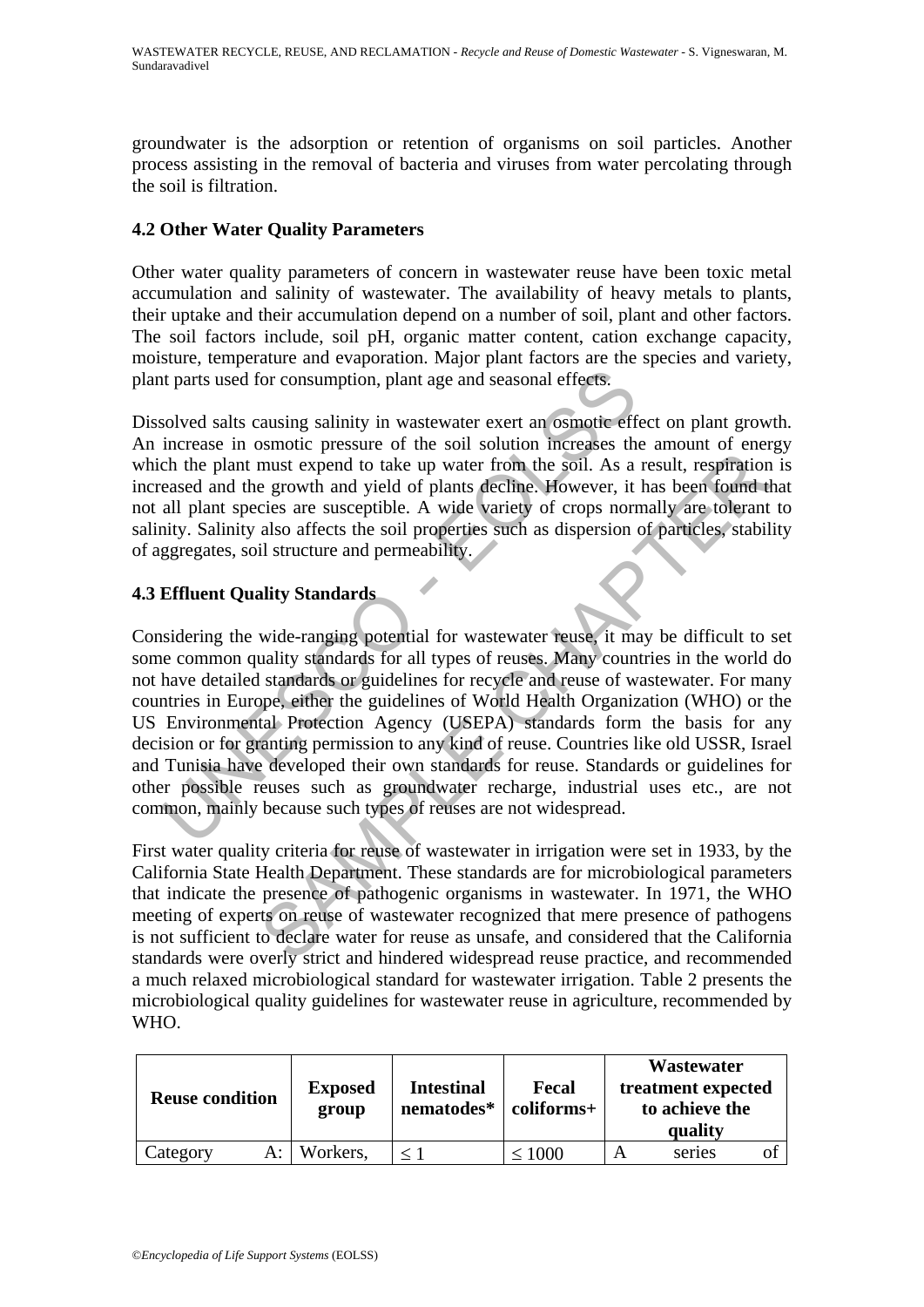| Irrigation of crops<br>likely to be eaten<br>uncooked, sports<br>public<br>fields,<br>parks                                                                                                                                                                                                                                                                                                                                                                                                                     | consumers,<br>public |                          |                          | stabilization<br>ponds<br>designed to achieve<br>microbiological<br>the<br>quality indicated or<br>equivalent treatment.                        |  |
|-----------------------------------------------------------------------------------------------------------------------------------------------------------------------------------------------------------------------------------------------------------------------------------------------------------------------------------------------------------------------------------------------------------------------------------------------------------------------------------------------------------------|----------------------|--------------------------|--------------------------|-------------------------------------------------------------------------------------------------------------------------------------------------|--|
| $B$ :<br>Category<br>Irrigation<br>of<br>cereal<br>crops,<br>industrial<br>crops,<br>fodder<br>crops,<br>and<br>pasture<br>$trees++$                                                                                                                                                                                                                                                                                                                                                                            | Workers              | $\leq 1$                 | <b>Not</b><br>applicable | Retention<br>in<br>stabilization<br>ponds<br>for<br>$8 - 10$<br>days<br><b>or</b><br>helminth<br>equivalent<br>coliform<br>and fecal<br>removal |  |
| C:<br>Category<br>Localized<br>irrigation of crops<br>in category B if<br>exposure<br>οf<br>workers and the<br>public does<br>not<br>occur                                                                                                                                                                                                                                                                                                                                                                      | None                 | <b>Not</b><br>applicable | Not<br>applicable        | Pre-treatment<br><b>as</b><br>required<br>by<br>the<br>irrigation technology,<br>no<br>less than<br>but<br>primary<br>sedimentation.            |  |
| * Arithmetic mean no. of eggs per 100 ml<br>+ Geometric mean no. per 100 ml<br>++ In case of fruit trees, irrigation should cease 2 weeks before fruit is picked<br>Source: Health Guidelines for the Use of Wastewater in Agriculture and Aquaculture<br>Technical report series No. 778, World Health Organization, Geneva, 1989.<br>Table 2. WHO microbiological quality guidelines for wastewater reuse in agriculture<br>Standards for other polluting parameters are intended to prevent pollutant inputs |                      |                          |                          |                                                                                                                                                 |  |
|                                                                                                                                                                                                                                                                                                                                                                                                                                                                                                                 |                      |                          |                          | becoming harmful to consumers of the harvested food, and to the soil. If pollutants are                                                         |  |

From the state of the control of the control of the state of the control of the control of the control of the control of the control of the control of the control of the control of the control of the control of the control Standards for other polluting parameters are intended to prevent pollutant inputs becoming harmful to consumers of the harvested food, and to the soil. If pollutants are allowed to accumulate in the soil, its potential use, over the long term, may become limited. By regulating land application, accumulation of pollutants in the wastewater receiving soil can be prevented. However, it is often argued that reuse regulations based on stringent pollutant loading limits, tend to discourage the land application option. Moreover, such limits do not consider the capacity of soils to attenuate pollutants. Through proper management of land applications, the agronomic benefits of wastewater can be realized, and accumulation of pollutants in the soil can be controlled not to reach harmful levels. A comparison of water quality standards for physico-chemical, and toxic polluting parameters for irrigation reuse of wastewater in some of the countries of the world is presented in Appendix I.

## **5. Types of Wastewater Reuse**

Wastewater can be recycled/reused as a source of water for a multitude of waterdemanding activities such as agriculture, aquifer recharge, aquaculture, fire fighting,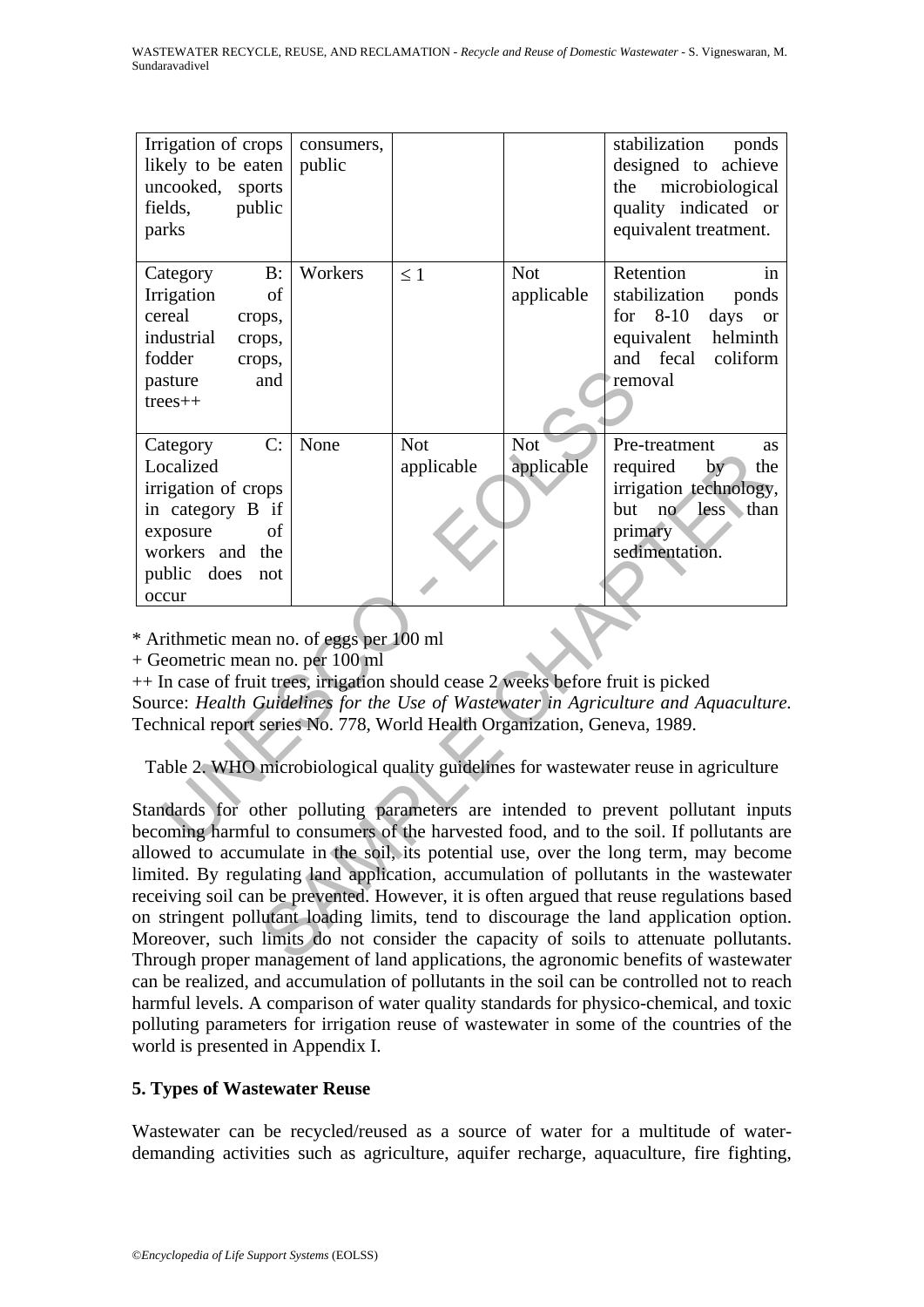flushing of toilets, snow melting, industrial cooling, parks and golf course watering, formation of wetlands for wildlife habitats, recreational impoundments, and essentially for several other non-potable requirements. Potential reuses of wastewater depends on the hydraulic and biochemical characteristics of wastewater, which determine the methods and degree of treatment required. While agricultural irrigation reuses, in general, require lower quality levels of treatment, domestic reuse options (direct or indirect potable and non-potable) reuses need the highest treatment level. Level of treatment for other reuse options lie between these two extremes.

# **5.1 Reuse for Irrigation**

icultural irrigation has, by far, been the largest reported reuse of vercent of recycled water in Japan, 60% in California, USA, and 1 for this purpose. In developing countries, application on land ha lominant means of dis For example, at least 1.33 million hectares of agricultural land at the for example, at least 1.33 million hectares of agricultural land at the advantage of "closing-the-loop" conduction 70 000 hectares of cropland outside Agricultural irrigation has, by far, been the largest reported reuse of wastewater. About 41 percent of recycled water in Japan, 60% in California, USA, and 15% in Tunisia are used for this purpose. In developing countries, application on land has always been the predominant means of disposing municipal wastewater as well as meeting irrigation needs. In China for example, at least 1.33 million hectares of agricultural land are irrigated with untreated or partially treated wastewaters from cities. In Mexico City, Mexico, more than 70 000 hectares of cropland outside the city are irrigated with reclaimed wastewater. Irrigation has the advantage of "closing-the-loop" combination of waste disposal and water supply. Irrigation reuse is also more advantageous, because of the possibility of decreasing the level of purification, and hence the savings in treatment costs, thanks to the role of soil and crops as biological treatment facilities. As the water supply requirements of large metropolis are growing, the option of reuse of wastewater for domestic purposes is increasingly being considered. Judging from international experience, there is potential for reuse at all system scales, from household level to the large irrigation schemes. Reuse has advantages as well as disadvantages at each level. The choice is conventionally technical and economic one, though some view it as important that the community as a whole should become more involved in the working of reuse systems.

Irrigation reuse of wastewater can be for application on:

- (i) agricultural crops, woodlots and pastures, or
- (ii) landscape and recreational areas.

The choice of type of irrigation application generally depends upon the location and quantity of wastewater available for reuse.

## **5.1.1 Irrigation of Agricultural Crops**

As discussed earlier, the oldest and largest reuse of wastewater is for irrigation of agricultural crops. Potential constraints in this type of application are:

- (i) surface and groundwater pollution, if poorly planned and managed;
- (ii) marketability of crops and public acceptance;
- (iii) effect of water quality on soil, and crops;
- (iv) public health concerns related to pathogens.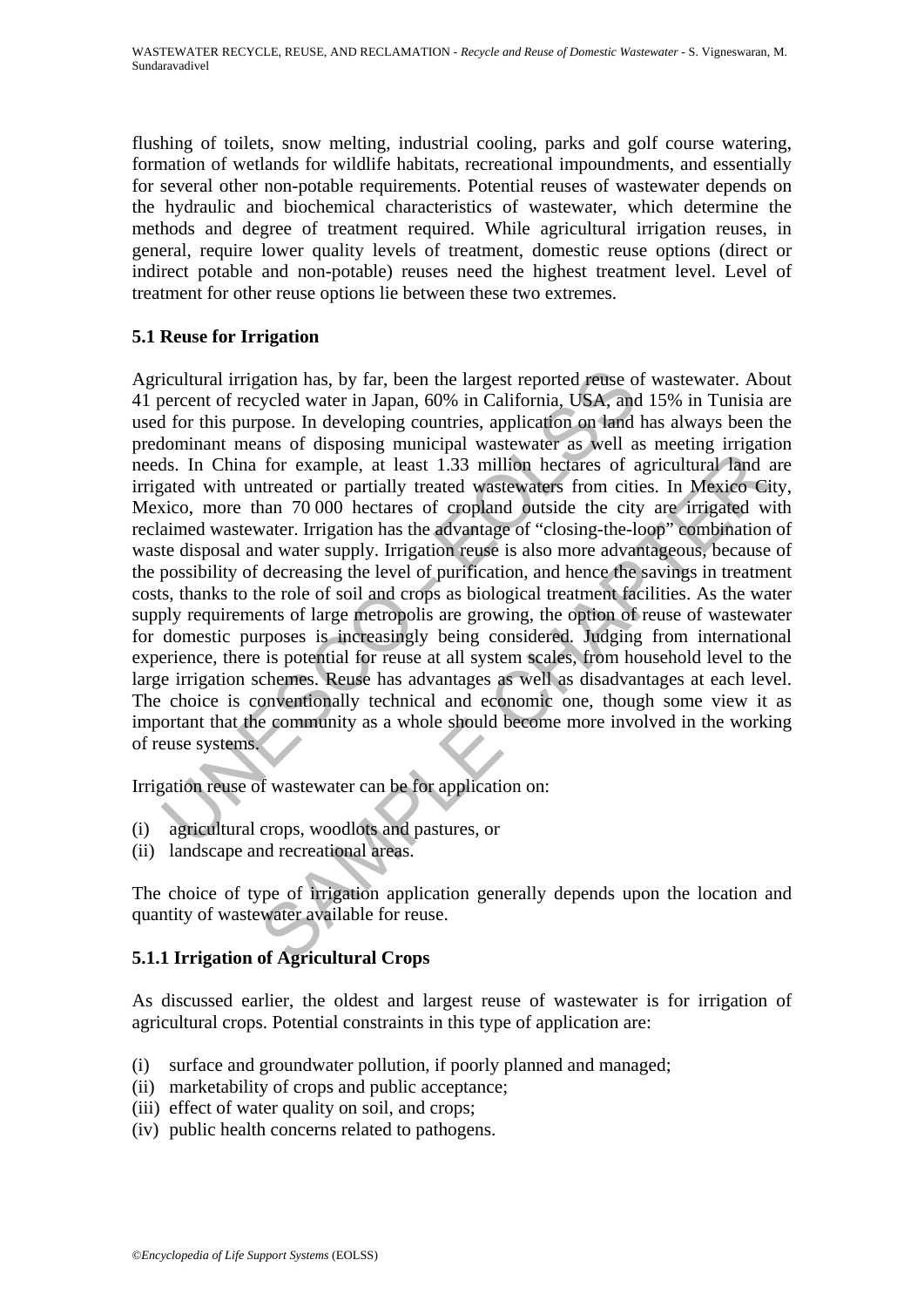However, many research studies have proved that in addition to providing a low-cost water source, other side benefits of using wastewater for irrigation include increase in crop yields, decreased reliance on chemical fertilizers, and increased protection against frost damage. Modern reuse for irrigation of agricultural purposes in developed countries were the result of two pioneering studies that were conducted in California during the 1970s and 1980s: The Pomona virus study and the Monterey wastewater reclamation study for agriculture.

ary treatment of wastewater by either direct filtration or activate<br>adequate disinfection, thus proving the possibility for<br>crobiologically risk free" water from wastewater. These results or<br>examplication of the possibilit The Pomona virus study was conducted in Los Angeles in an effort to determine the degree of treatment necessary to minimize potential transmission of waterborne diseases via surface water. The study concluded that complete virus removal is possible through tertiary treatment of wastewater by either direct filtration or activated carbon followed by adequate disinfection, thus proving the possibility for reclamation of "microbiologically risk free" water from wastewater. These results of this study have opened up the possibilities of wastewater reuse for various applications. Since the virus removal through treatment has been established by Pomona study, investigations of Monterey study concentrated on virus survival on crops and in soils in the field. Based on virological, bacteriological, and chemical results from sampled tissues of vegetables grown using wastewater as irrigant, the study established the safety of this type of reuse. Both studies demonstrated conclusively that even food crops that are consumed uncooked could be successfully irrigated with reclaimed municipal wastewater without adverse environmental or health effects.

It reatment has been established by Pomona study, investigations<br>concentrated on virus survival on erops and in soils in the field. Bas<br>acteriological, and chemical results from sampled tissues of vegetab<br>tewater as irriga In many countries in the Mediterranean region, spanning from Spain to Syria, shortage of water has been the main driving force for wastewater reuse. Wastewater from Tunis, the capital city of Tunisia, has been used to irrigate citrus fruit orchards since the 1960s. From 1989 onwards, secondary treated wastewater has been allowed for growing all types of crops, except vegetables. In countries like Morocco, Jordan, Egypt, Malta, Cyprus, and Spain, several large-scale wastewater irrigation schemes are already in operation or under planning. In Israel, the percentage of wastewater reused for irrigation purposes is highest in the region, at 24.4%, which is expected to be increased to 36% by the year 2010.

In temperate zones of Australia, reclaimed water is being used to irrigate a variety of crops including sugarcane. A recent development is the use of reclaimed water for irrigation of tea-tree plantations, which will produce tea-tree oil as a cash crop. Eucalyptus forestry also is a major reuse option followed in Australia, which provides timber for a number of purposes including pulp wood and fire wood.

| Country       | <b>Main feature</b>                                            | <b>Comments</b>            |
|---------------|----------------------------------------------------------------|----------------------------|
| <b>US EPA</b> | $200$ FC/100mL + residual chlorine                             | <b>States</b><br>treatment |
|               | depending on the type of crop.                                 | methods. Standards for     |
|               |                                                                | landscape irrigation not   |
|               |                                                                | stated.                    |
| Cyprus        | 50–100 FC/100mL and $200-1000$ No                              | for<br>standards           |
|               | $FC/100mL$ , for areas with unlimited intestinal nematodes for |                            |

Table 3 gives a summary of current regulations for irrigation of agricultural crops.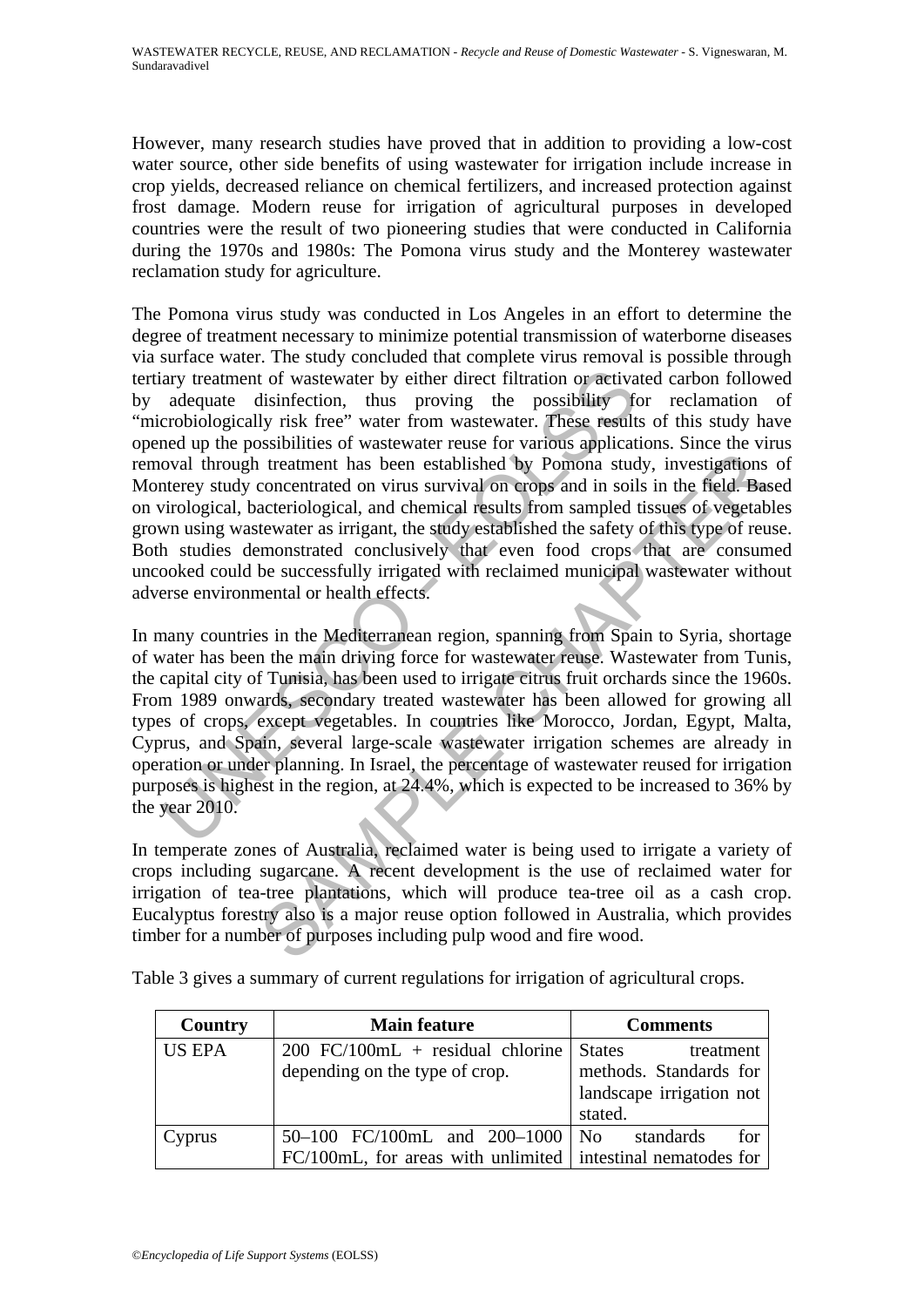|                                                                                                      | public access, and crop irrigation<br>limited<br>public<br>with<br>access,<br>respectively.                                                                                                                                                       | all types of reuse. For<br>industrial crops up to<br>FC/100mL<br>10 000<br>allowed with higher<br>BOD and SS limits. No<br>irrigation of vegetables<br>allowed. |  |  |  |  |
|------------------------------------------------------------------------------------------------------|---------------------------------------------------------------------------------------------------------------------------------------------------------------------------------------------------------------------------------------------------|-----------------------------------------------------------------------------------------------------------------------------------------------------------------|--|--|--|--|
| France                                                                                               | 200-1000 FC/100mL depending on<br>the type of crop.                                                                                                                                                                                               | Exposed<br>groups<br>indicated. To be revised<br>shortly.                                                                                                       |  |  |  |  |
| <b>Israel</b>                                                                                        | 120–250 FC/100mL. Regulations for<br>BOD, SS, DO and residual chlorine.                                                                                                                                                                           | Wide<br>ranging<br>guidelines according to<br>the<br>type<br>of<br>crop<br>irrigated.                                                                           |  |  |  |  |
| Japan                                                                                                | No detectable coliform bacteria for<br>irrigation. Less than<br>landscape<br>10/mL for reuse as toilet flush.                                                                                                                                     | for<br>Guidelines<br>crop<br>irrigation<br>not<br>mentioned.                                                                                                    |  |  |  |  |
| Spain                                                                                                | Less than 1000 FC/100mL and less<br>than 1 nematode per liter.                                                                                                                                                                                    | WHO guidelines<br>are<br>generally encouraged.                                                                                                                  |  |  |  |  |
| Saudi Arabia                                                                                         | 2.2-100 and 23-200 FC/100mL for<br>unrestricted and restricted irrigation,<br>respectively. Intestinal nematodes 1<br>per liter.                                                                                                                  | Includes<br>limits<br>for<br>various<br>physico-<br>chemical parameters.                                                                                        |  |  |  |  |
| Tunisia                                                                                              | Intestinal nematode less than 1 per<br>liter.                                                                                                                                                                                                     | No limit<br>fecal<br>for<br>coliforms<br>prescribed.<br>Includes wide range of<br>physico-chemical<br>parameters, irrespective<br>of the type of crops.         |  |  |  |  |
| able 3. Current regulations for wastewater reuse for irrigation of agricultural crop-<br>comparison. |                                                                                                                                                                                                                                                   |                                                                                                                                                                 |  |  |  |  |
| .2 Irrigation of Landscape and Recreational Area                                                     |                                                                                                                                                                                                                                                   |                                                                                                                                                                 |  |  |  |  |
|                                                                                                      | plication of reclaimed wastewater for landscape irrigation includes use in pub<br>ks, golf courses, urban green belts, freeway medians, cemeteries, and resident<br>me This type of configation is one of the most common configation of mosterno |                                                                                                                                                                 |  |  |  |  |

Table 3. Current regulations for wastewater reuse for irrigation of agricultural crop—a comparison.

# **5.1.2 Irrigation of Landscape and Recreational Area**

Application of reclaimed wastewater for landscape irrigation includes use in public parks, golf courses, urban green belts, freeway medians, cemeteries, and residential lawns. This type of application is one of the most common application of wastewater reuse worldwide. Examples of such uses can be found in USA, Australia, Japan, Mexico and Saudi Arabia among others. These schemes have been operating successfully in many countries for many years without attracting adverse comments. This type of application has the potential to improve the amenity of the urban environment. However, such schemes must be carefully run to avoid problems with community health. Because the water is used in areas that are open to public, there is potential for human contact, so reuse water must be treated to a high level to avoid risk of spreading diseases. Other potential problems of application for landscape irrigation concern aesthetics such as odor, insects, and problems deriving from build-up of nutrients.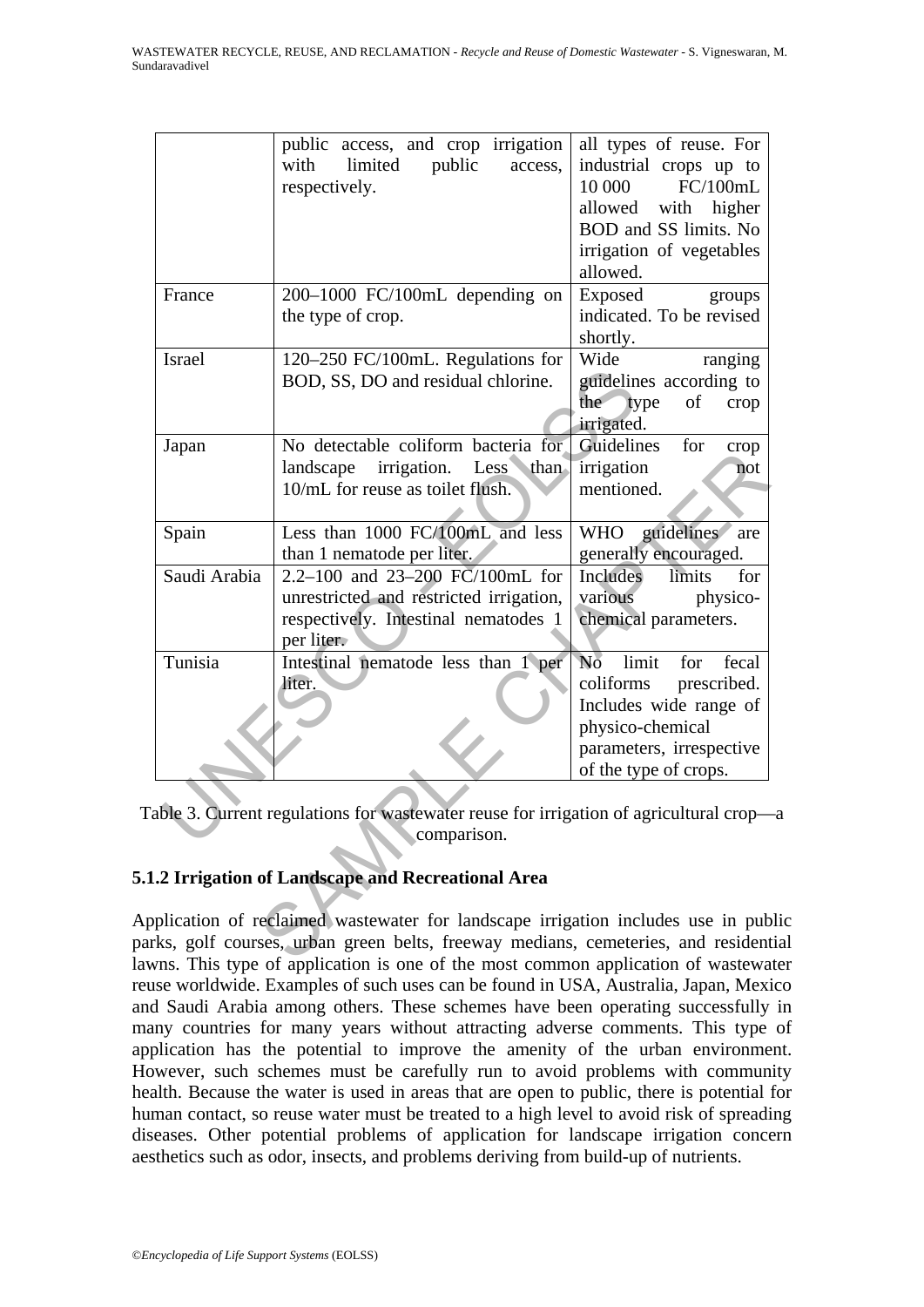The "water mining" project is an innovative concept followed in Australia, in which wastewater from a main sewer in the reticulated wastewater collection system is diverted to be treated and reclaimed for use in landscape irrigation. The first of such a water mining plant was opened in May 1995 at Southwell Park in Canberra. The plant design focused on health issues, noise and odor control, and preservation of neighborhood amenity.

## **5.2 Domestic and Industrial Reuse**

Reuse of wastewater for purposes other than irrigation may be either for:

- industrial reuse:
- non-potable purposes;
- indirect potable purposes; or
- direct potable purposes.

# **5.2.1 Industrial Reuse**

industrial reuse;<br>
non-potable purposes;<br>
indirect potable purposes;<br>
indirect potable purposes;<br>
indirect potable purposes.<br>
1 **Industrial Reuse**<br>
1 **Industrial Pur**oses, which do not require water of high quality. Of<br>
th Purposes.<br>
Reuse<br>
of reclaimed wastewater represents major reuse next only to irrigatid<br>
ed and developing countries. Reclaimed wastewater is ideal for may<br>
ese, which do not require water of high quality. Often industries Industrial reuse of reclaimed wastewater represents major reuse next only to irrigation in both developed and developing countries. Reclaimed wastewater is ideal for many industrial purposes, which do not require water of high quality. Often industries are located near populated area where centralized treatment facilities already generate reclaimed water. Depending on the type of industry, reclaimed water can be utilized for cooling water make-up, boiler feed water, process water etc. Cooling water make-up in a majority of industrial operations represent the single largest water usage. Compared to other purposes such as boiler feed and process water, the water quality requirements for industrial cooling is not generally high. Consequently, cooling water make-up presents a single largest opportunity for reuse. In Australia, considered the "driest continent" on earth, cooling water make up would be attractive from the viewpoint of substantially lessening the demand for potable water by power stations. Operational problems encountered in cooling water recirculation systems are irrespective of the quality of make-up water used. They are scaling, corrosion, biological growth, and fouling.

A major problem associated with reuse of wastewater will be biofilm growth in the recirculation system. Presence of microorganisms (pathogens or otherwise) with nutrients such as nitrogen and phosphorus, in warm and well-aerated conditions, as found in cooling water towers, create ideal environments for biological growth.

A successful example for reuse for industrial cooling exists at Eraring Power Station in New South Wales, Australia. Electrical power generation industries, by the nature of their activities, are normally located close to large urban settlements, where domestic wastewater is generated in large quantities. Since power-generating stations have a huge cooling water requirement, they provide potential reuse locations for reclaimed sewage. Eraring Power Station used 4 million liters/day of potable quality water from a local water supply in the Hunter region of New South Wales. When the continued residential growth in the region necessitated an expansion of potable water infrastructure, many environmental issues were raised about the proposed water source, Lake Macquarie. It was assessed that installation of water intake and construction of pipelines to convey it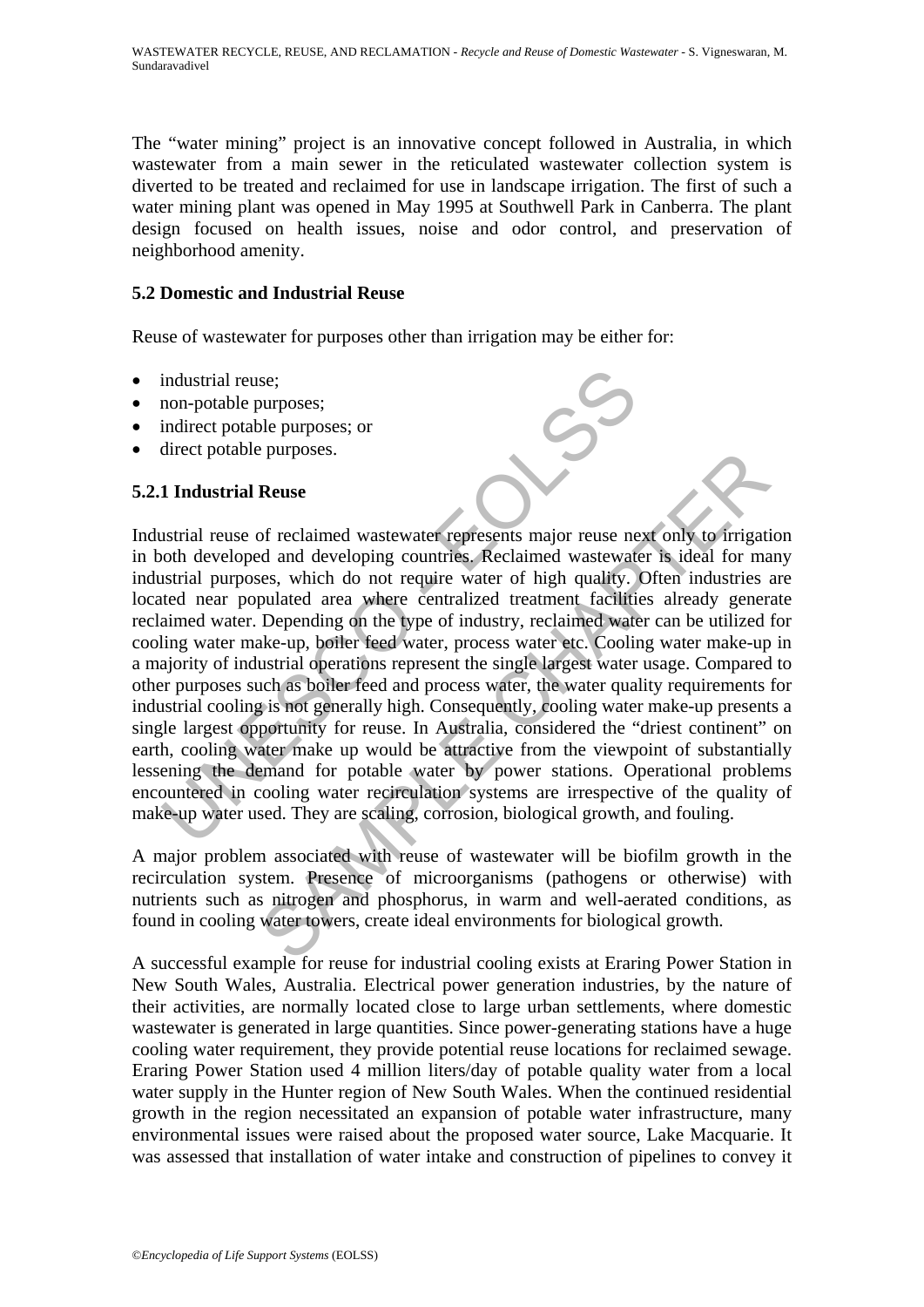to water treatment plant would have disturbed environmentally sensitive areas around the lake. Then it was identified that such an expansion could be offset if the Power Station could replace its cooling water requirement with reclaimed water from a nearby sewage treatment plant located at Dora Creek.

Pilot scale feasibility studies carried out in Australia have concluded that it is possible to economically treat the domestic wastewater to achieve adequate quality for reuse as cooling water. Based on the conclusions of the feasibility study, a full-scale treatment plant employing cross-flow membrane microfiltration system was installed. The membrane filtration system could remove all suspended solids, fecal coliforms, and giardia cysts. It could also significantly reduce human enteric viruses such as *reovirus*  and *enterovirus*. The water reclamation plant at Eraring Power Station demonstrates the potential for reuse of wastewater in power generation and other industrial manufacturing facilities.

## **5.2.2 Non-potable Domestic Reuse**

Adequately treated wastewater meeting strict quality criteria, can be planned for reuse for many non-potable purposes. Non-potable reuse leads to both a reduction water consumption from other sources, and a reduction in wastewater flow rate. So, nonpotable reuse schemes can avoid adverse environmental consequences associated with conventional water sources and wastewater disposal systems. Non-potable domestic reuse can be planned either within single households/building, or on a larger-scale use through a reticulation system meant only for use for non-potable purpose.

enterovirus. The water reclamation plant at Eraring Power Station<br>ential for reuse of wastewater in power generation and<br>unfacturing facilities.<br>2 Non-potable Domestic Reuse<br>equately treated wastewater meeting strict quali de **Domestic Reuse**<br>
ed wastewater meeting strict quality criteria, can be planned for retotable purposes. Non-potable reuse leads to both a reduction was<br>
mother sources, and a reduction in wastewater flow rate. So, no<br>
m *Systems for individual households/buildings/facilities.* In many parts of the world, it has become apparent that it may not be possible to provide a centralized sewage collection facility for all the households, due to both geographic and economic reasons. Wastewater from individual dwellings and community facilities in such unsewered locations is usually managed by on-site treatment and disposal systems. Although a variety of onsite systems have been used, the most common system consists of a septic tank for the partial treatment of wastewater, and a subsurface disposal field for final treatment and disposal.

By segregating the "gray" sullage from "black" toilet wastes, potential for reuse with minimal treatment within the household enhances manifold. There are several different schemes for reusing gray water at the household levels. In California, systems which use gray water treated to a primary level for subsurface irrigation of gardens, have been in use for many years, and studies have shown no health problems associated with the use. In non-sewered areas of Australia, water scarce conditions in some regions of Victoria have prompted interest in gray water recycling for garden irrigation. Collection and recycling systems for bathroom and laundry water have recently been tested in Victoria. A simple valve arrangement for diversion of laundry gray water for garden watering has been developed. Australian authorities are currently considering the introduction of a comprehensive guidelines for gray water recycling systems in individual households.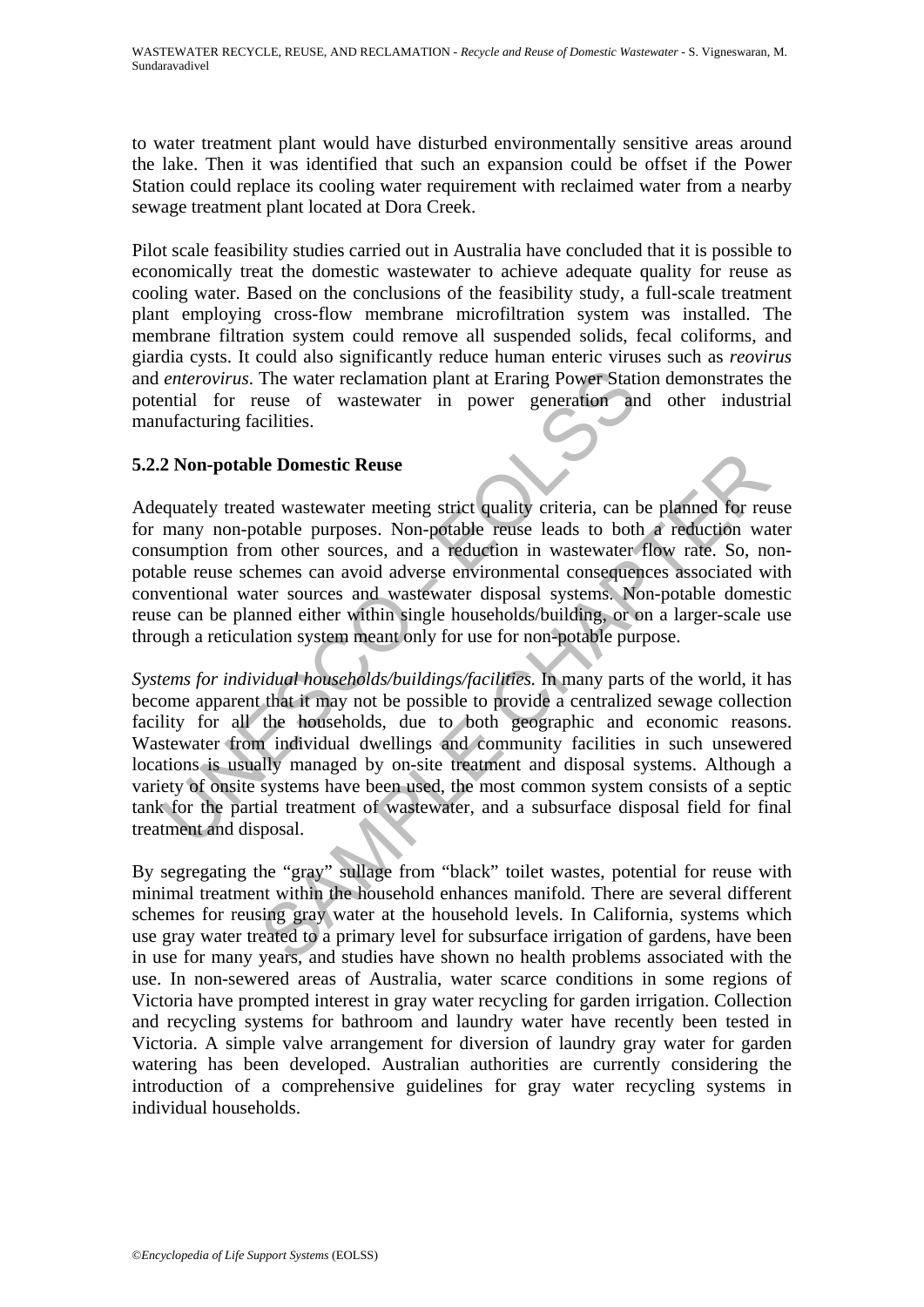Where the gray water is not separated from toilet wastes, improvements in the quality of treated wastewater can be brought about by many alternative systems. One of the alternatives include intermittent and recirculating granular-medium filters. The effluent from a recirculating filter has been found to be of such high quality, it can be used in a variety of applications, including drip irrigation. In Japan, the major in-house gray water reuse system is the hand basin toilets, which uses a hand basin set on the top of the cistern, so the water from hand washing forms part of the refill volume for toilet flushing. Hand basin toilets are reportedly installed in most new houses in Japan.

A large-scale non-potable reuse scheme at the Taronga Zoological Park in Sydney, Australia is operating since 1996. Before the scheme, wastewater and stormwater from the zoo premises were being discharged with less effective treatment into Sydney Harbor. Reports of foul smell and discolored water from the public were common. With the reuse scheme in place, the zoo now treats all wastewater generated, and recycles about 200 kl/day of reclaimed water to hose down animal enclosures, watering the gardens and lawns, flush public toilets and fill ornamental moats.

zoo premises were being discharged with less effective treatt<br>bor. Reports of foul smell and discolored water from the public we<br>reuse scheme in place, the zoo now treats all wastewater generate<br>that 200 kl/day of reclaime In this method of the late with a comparison of the solution system. A paid reticulation system as where a centralized sewas as where a centralized servation is in place, on a large scale. This system supplies treated wast *Large-scale non-potable reuse through a dual reticulation system.* A Dual reticulation system is the wastewater reuse concept for urban areas where a centralized sewage collection system is in place, on a large scale. This system supplies treated wastewater to houses, and commercial/official/shopping complexes through a separate water supply network, to be used primarily for toilet flushing, and irrigation of lawns. Thus, households will have two water supply lines, one for potable and human-contact use purposes, and the second for non-potable, non-contact uses such as toilet flushing, use in the yards and gardens etc., hence the name "dual reticulation system."

Dual reticulation system case studies:

**1. USA.** The city of Altamonte Springs, near Orlando in Florida, USA has a long established sewage reuse scheme for non-potable residential and other uses, through dual reticulation systems. The incentives to build the reuse scheme came from concerns about maintaining the quality of the lake which received the treated wastewater of the city, and from the need to limit withdrawals of potable water from the Central Florida groundwater aquifer.

Wastewater for reclamation is withdrawn from the isolated sewer lines collecting wastewater predominantly from residential sites. It is low in salinity. The treatment train includes,

- (i) primary sedimentation tanks,
- (ii) secondary biological treatment including nitrification systems,
- (iii) tertiary chemical coagulation, filtration, reaeration and high-level disinfection,
- (iv) polishing for dechlorination and pH control.

A comprehensive and continuous process control and a well-equipped laboratory support the treatment system for quality control. Trenchless technology was used to retrofit the city with small-diameter pipes for delivery of reclaimed water. This means that there was no need to excavate streets, pathways.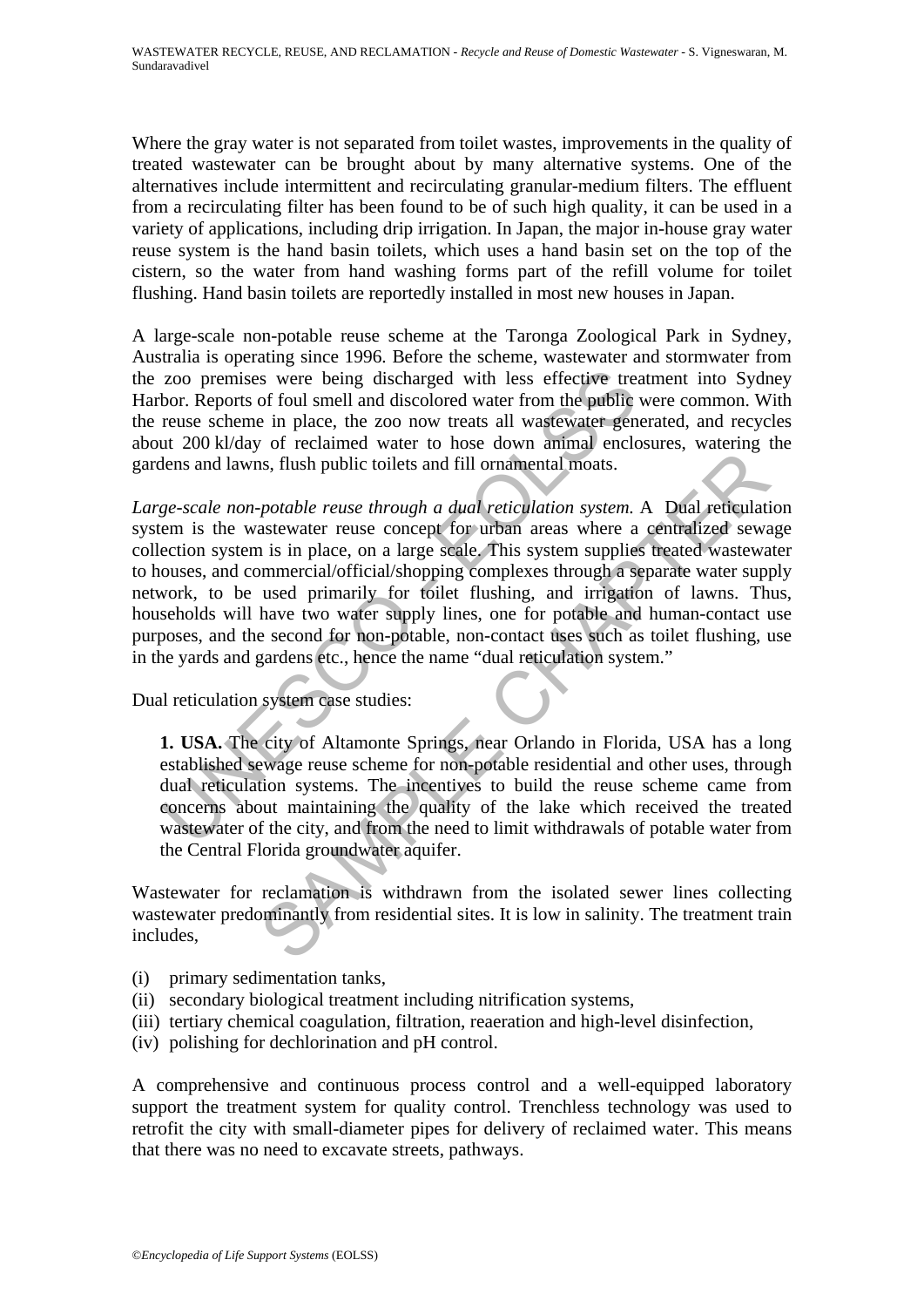This scheme serves a population of some 45 000 people, and the reclaimed water is used for irrigation of lawns in industrial, commercial and public buildings (including the grounds of a public hospital), as well as open space irrigation. Some of the reclaimed water is being supplied to office and apartment buildings for toilet flushing, and oncethrough cooling in industries. The water is also used for water level control in the lake, automobile washing, public fountains and water falls. About 30–40% of the total water use is provided by the dual reticulation system, which produces about 45 Ml per day of reclaimed water. Extensive public consultation combined with a mixture of forceful advocacy on the part of city's water supply authority has resulted in general public acceptance. The city ordinance was amended to enforce compulsory connection to the reclaimed water distribution network. Initial apprehensions about public health risks proved to be misplaced, as no public health impact had been detected in the first six years of operation from 1989 to 1995.

ved to be misplaced, as no public health impact had been detect<br>
sof operation from 1989 to 1995.<br> **apan.** Japan has a long history of planned wastewater reclamation<br>
of which dates back to 1951, when secondary treated eff **2. Japan.** Japan has a long history of planned wastewater reclamation and reuse, the first of which dates back to 1951, when secondary treated effluent of Mikawashima wastewater treatment plant in Tokyo was experimentally used for paper manufacturing in a paper mill nearby. Today, Japan has well developed policies and programs for wastewater recycle and reuse, to promote water pollution control, environmental protection, and amenities for urban environment. Treated wastewater has also been used for washing passenger trains, and as plant water in solid waste incineration plants. The water reuse projects are favored as they stimulate private sector investment in such works as installing drainage and flush-toilet facilities, thereby creating economic side benefits. The status of wastewater reuse in Tokyo in 1993 was as in Table 4.

|                                      | water treatment plant in Tokyo was experimentally used for paper manufacturi<br>paper mill nearby. Today, Japan has well developed policies and programs<br>water recycle and reuse, to promote water pollution control, environmen<br>tion, and amenities for urban environment. Treated wastewater has also been us<br>ashing passenger trains, and as plant water in solid waste incineration plants. T<br>reuse projects are favored as they stimulate private sector investment in su<br>as installing drainage and flush-toilet facilities, thereby creating economic si<br>its. The status of wastewater reuse in Tokyo in 1993 was as in Table 4. |                                           |  |
|--------------------------------------|-----------------------------------------------------------------------------------------------------------------------------------------------------------------------------------------------------------------------------------------------------------------------------------------------------------------------------------------------------------------------------------------------------------------------------------------------------------------------------------------------------------------------------------------------------------------------------------------------------------------------------------------------------------|-------------------------------------------|--|
| <b>Wastewater</b><br>treatment plant | <b>Applications</b>                                                                                                                                                                                                                                                                                                                                                                                                                                                                                                                                                                                                                                       | <b>Quantity (in</b><br>1000 $m^3$ / year) |  |
| Shibaura                             | Train washing                                                                                                                                                                                                                                                                                                                                                                                                                                                                                                                                                                                                                                             | 111                                       |  |
| Sunamachi                            | Dust control by wetting                                                                                                                                                                                                                                                                                                                                                                                                                                                                                                                                                                                                                                   | 6                                         |  |
|                                      |                                                                                                                                                                                                                                                                                                                                                                                                                                                                                                                                                                                                                                                           |                                           |  |
| Morigasaki                           | Plant water at refuse<br>incineration plant                                                                                                                                                                                                                                                                                                                                                                                                                                                                                                                                                                                                               | 386                                       |  |
| Mikawashima                          | Industrial water                                                                                                                                                                                                                                                                                                                                                                                                                                                                                                                                                                                                                                          | 8835                                      |  |
| Ochiai                               | Toilet flushing                                                                                                                                                                                                                                                                                                                                                                                                                                                                                                                                                                                                                                           | 970                                       |  |
| Tamagawa-Joryu                       | Stream augmentation                                                                                                                                                                                                                                                                                                                                                                                                                                                                                                                                                                                                                                       | 12370                                     |  |

Source: Maeda M., Nakada K., Kawamoto K., and Ikeda M. (1996). Area-wide use of reclaimed water in Tokyo, Japan. *Journal of Water Science and Technology,* **33**(10– 11), 51–57

Table 4. Wastewater reuse in Tokyo in 1993.

Japan has several instances of graywater reuse in high-rise buildings through dual reticulation system. Through various economic incentives, existing and new high rise buildings in Japan are encouraged to have a dual reticulation system. In 1990, about 844 buildings were identified to have wastewater recycling systems. A water recycling project for area-wide non-potable reuse of reclaimed water has been adopted in Shinjuku, a business and commercial center. Shinjuku has been one of the largest urban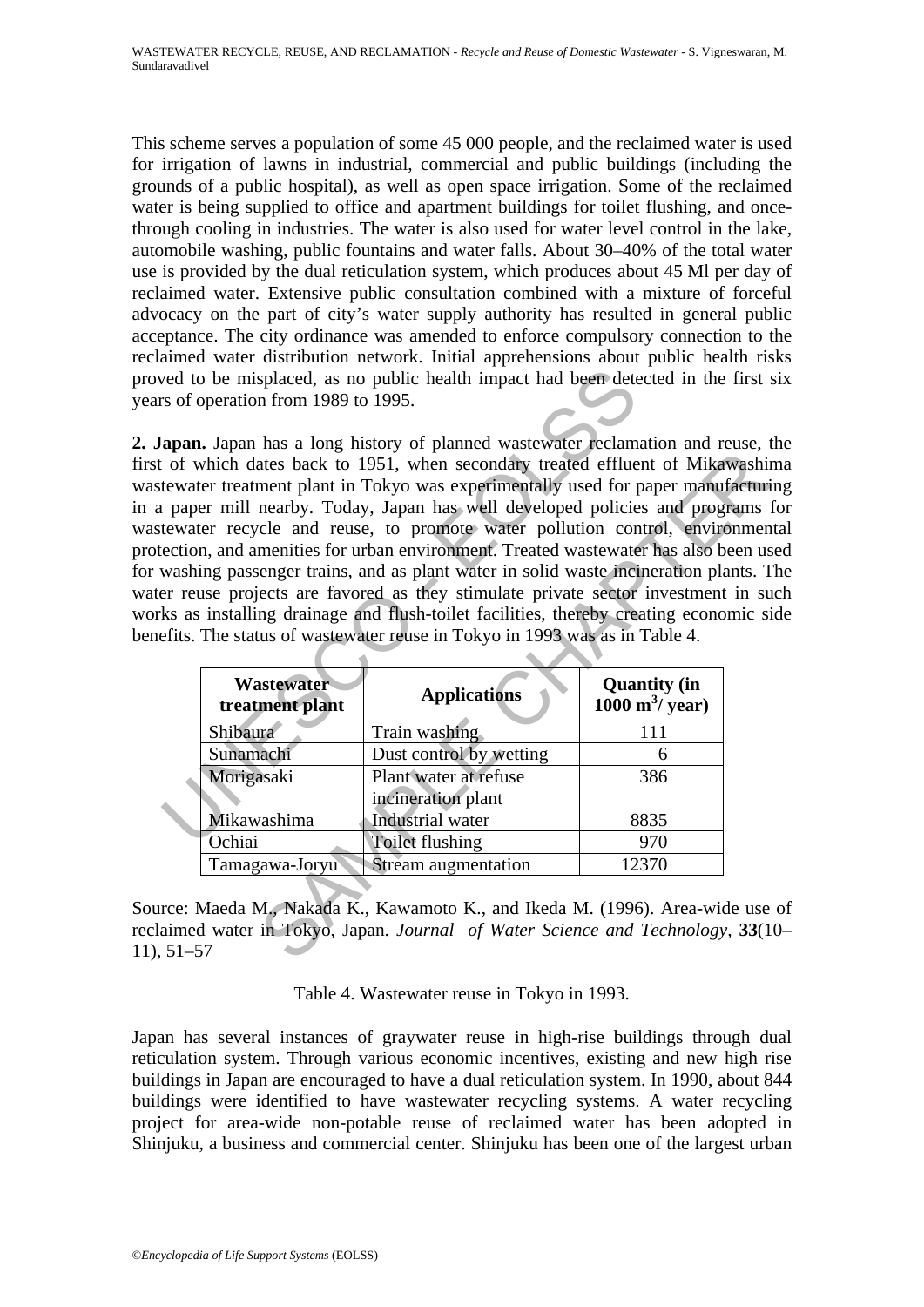redevelopment projects in Tokyo, and the water demand for this newly developed business district has been largely coped-up with the supply of reclaimed wastewater through a dual reticulation system.

Secondary treated wastewater forms the influent to the water recycling system. The recycling system consists of rapid sand filters, pumping facilities, force mains, recycling center that house distribution reservoir and distribution pump, and distribution network. The Shinjuku water distribution center is located in the basement of a hotel. Because of its location, noise, odor and other nuisances are strictly controlled. The system supplies reclaimed water to 19 high-rise buildings that house commercial and office premises, up to a daily maximum of 8000 KL, since 1991. The Tokyo Metropolitan Government, in an effort to promote water conservation, and wastewater reclamation, introduced increasing block rate structure of water and waste charges. All new buildings were requested to provide dual system, for the use of reclaimed water. By setting up 20% lower water charge for of reclaimed water, its use has been encouraged.

The Fukuoka city comprise a population of over 1.3 million, and covers an area of about 340 sq.km. Due to the non-availability of stable water source either through large rivers or groundwater, for the domestic and industrial water supply, the Fukuoka City Council started vigorously promoting a water conservation plan since 1979, which included wastewater reclamation and reuse. The city reclaimed water supply amounting to 4500 KL per day in 1995, and is planning to achieve the rate of 8000 KL/day by the end of the century.

effort to promote water conservation, and wastewater reclameasing block rate structure of water and waste charges. All neested to provide dual system, for the use of reclaimed water. Ber water charge for of reclaimed water of v comprise a population of over 1.3 million, and covers an area of about the marginal comparison of the non-availability of stable water supply, the Fukuoka City County (by the domestic and industrial water supply, the **3. Australia.** Recycling reclaimed water and stormwater for residential non-potable uses has been estimated to have potential to reduce residential water demands by an average of 40—50% in most Australian cities. There are many pilot scale dual reticulation schemes in Australia. Social surveys conducted in Melbourne indicated that people support recycling of bathroom and laundry wastewater. In Western Australia, domestic graywater reuse has been an accepted option for future urban expansions. Commercial scale systems have been installed in Rouse Hill, a suburban area near Sydney, and New Haven in South Australia. The Rouse Hill scheme is Australia's first full-scale application of domestic non-potable reuse through a dual reticulation system.

The decision to include a dual reticulation system was taken after the sewage treatment plant (STP) design for the Rouse Hill Shire Council has been completed. In order to achieve the desirable water quality, and to fulfil the acceptable treatment train recommended in the "Guidelines for urban and residential use of reclaimed water" of the State of New South Wales (NSW), a tertiary treatment train to the completed STP was added. This train included coagulation, flocculation, clarification, filtration, disinfection and pH control. Table 5 summarizes the salient design parameters of the Rouse Hill tertiary treatment plant, and compares them with the requirements of NSW guidelines, and the Californian treatment train adopted in Florida, USA.

| <b>Treatment unit</b> | <b>Rouse Hill STP</b>                                | <b>NSW</b> guidelines | <b>California</b><br>process (Florida) |
|-----------------------|------------------------------------------------------|-----------------------|----------------------------------------|
| Coagulation           | hydraulic   Optional<br>min.<br>retention time (HRT) |                       | Required<br>turbidity<br>is<br>more    |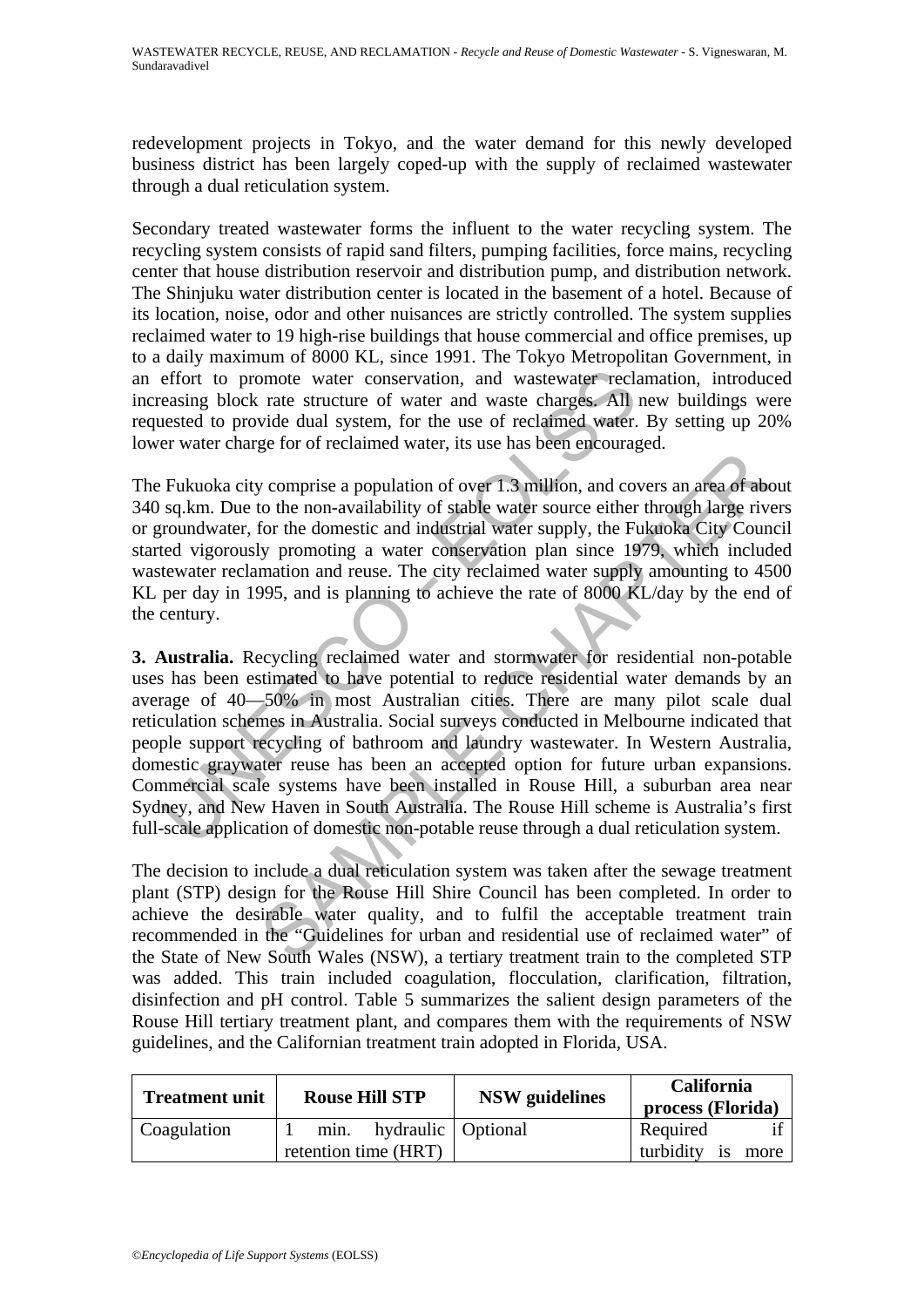|               |                        |                        | than 5 NTU            |
|---------------|------------------------|------------------------|-----------------------|
| Flocculation  | 20min. HRT, 3 stage    | Not specified          | Not specified         |
| Clarification | 2.4 m/hr. peak flow    | Not specified          | Not specified         |
| Filtration    | 0.3 m medium depth,    | 0.9 m medium depth,    | medium<br>0.9<br>m    |
|               | 10 m/h filtration rate | 12 m/h filtration rate | depth,<br>12m/h       |
|               |                        |                        | filtration rate       |
| Disinfection  | 5 mg/l free chlorine,  | 5 mg/l free chlorine,  | free<br>5<br>mg/l     |
|               | 1 hr. contact time     | 1hr. contact time      | chlorine,<br>hr.<br>2 |
|               |                        |                        | contact time          |
| pH control    | $6.5 - 8.0$            | $6.5 - 8.0$            | Not specified         |

Source: Law I. B. (1996) Rouse Hill—Australia's first full scale domestic non-potable reuse application. *Water Science and Technology*, **33**(10–11), 71–78

Table 5. Tertiary treatment plant criteria for non-potable water reuse.

rce: Law I. B. (1996) Rouse Hill—Australia's first full scale done application. *Water Science and Technology*, 33(10-11), 71–78<br>Table 5. Tertiary treatment plant criteria for non-potable wat<br>reclaimed water is pumped and Solution that the same of individual terms of individual terms in the same of the same of the same of the same of the same of determinity of supple water supply line is achieved by having each of the reservor potable wate The reclaimed water is pumped and stored in elevated reservoirs, from where water is distributed by gravity through some 34 km of distribution network. Continuity of supply in the non-potable water supply line is achieved by having each of the reservoirs connected to the potable water supply, via an air gap. The reservoirs are also equipped with facilities for dechlorination using sodium metabisulfite to ensure that residual chlorine at the consumer end does not exceed the maximum allowable limit of 0.5 mg/l. Other salient features of the dual reticulation system are:

- reclaimed water is distributed through non-metallic PVC or reinforced plastic pipes;
- reclaimed water supply fittings are distinguished by different labels and color of surface boxes and indicator plates;
- different sizes for the service mains for potable and non-potable water supply are used: the recycled water line is colored lilac and labeled "Recycled water—Do not drink";
- reclaimed water to the houses is connected to the toilets, which are "dual-flush" type, as well as to an external tap with a removable handle;
- price of reclaimed water is fixed at 20 cents/kl as against 65 cents/kl for potable water.

# **5.2.3 Indirect Potable Reuse**

Indirect potable reuse of treated wastewater may occur unintentionally, when wastewater is disposed into a receiving body of water that is used as a source of potable water supply. It can also be through planned schemes, such as that of Cerro del la Estrella sewage treatment plant in Mexico city. Here, treated wastewater which meets the criteria for potable reuse except for total dissolved solids, is diluted by water from other sources to meet this criteria, and used for potable purposes. Another planned indirect potable reuse can be through groundwater recharge of treated wastewater.

Deliberate (artificial) recharge of groundwater aquifers with treated wastewater can be carried out to achieve one or more of the following objectives: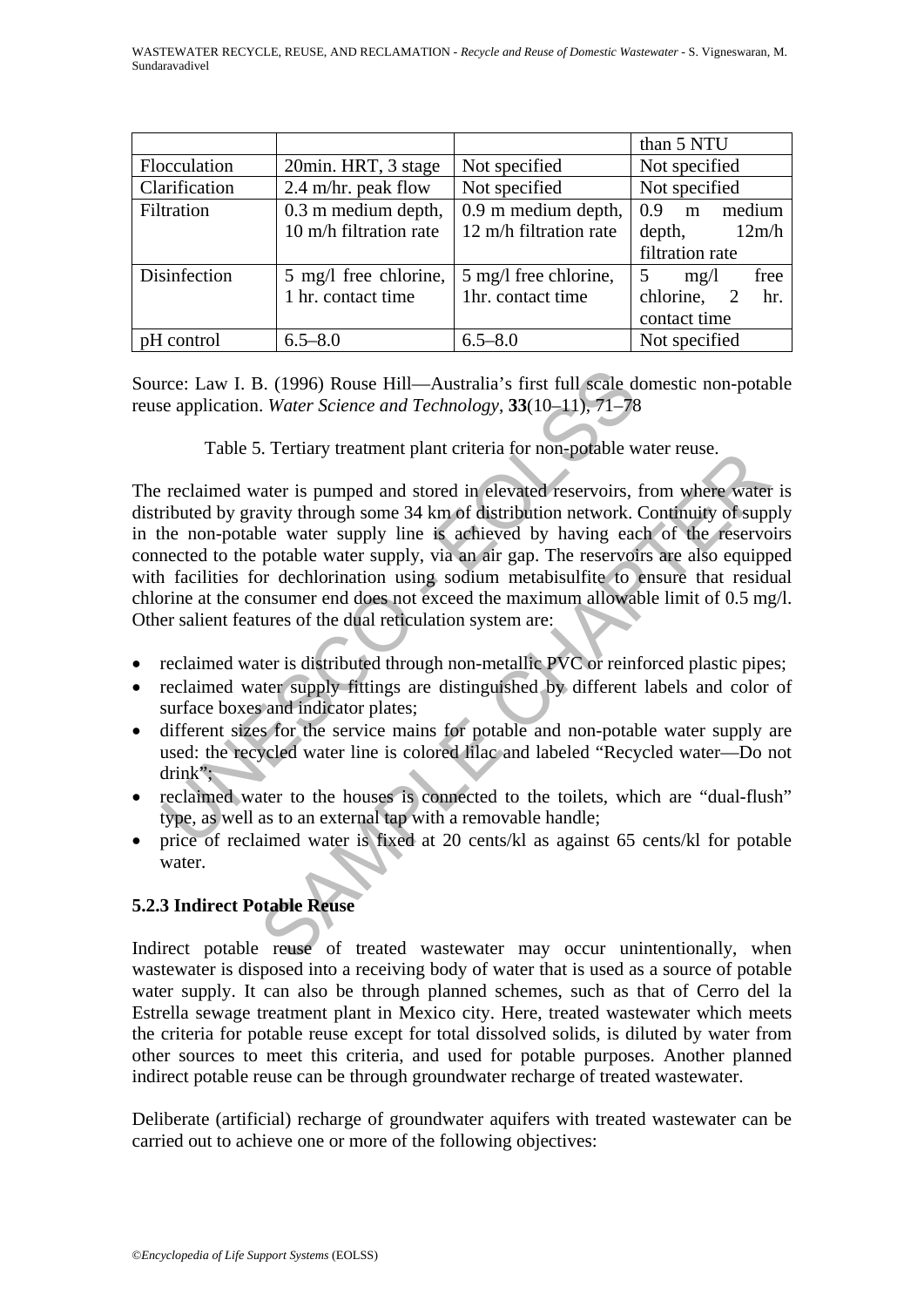- as storage during periods of low water demand;
- as an additional treatment method;
- as a measure to improve the depleting groundwater potential; and
- as a measure to improve the overall quality of groundwater by injecting reclaimed water of specific qualities.

Essay and with since infinition systems for diarctic interest<br>if it improvements can be obtained as the water flows through the<br>he aquifer, and this soil-aquifer treatment (SAT) reduces pretreat<br>wever, it cautions that imp Use of treated wastewater for artificial groundwater recharge is increasing as a way to treat and store effluent underground for subsequent recovery and unrestricted reuse. A recent report by the National Academy of Sciences, USA, has given a cautious green signal for potable use of water from aquifers recharged with wastewater. The report suggests that with surface infiltration systems for artificial recharge, considerable quality improvements can be obtained as the water flows through the unsaturated zone to the aquifer, and this soil-aquifer treatment (SAT) reduces pretreatment requirement. However, it cautions that impaired quality waters used to recharge groundwater aquifers must receive a sufficiently high degree of pretreatment (prior to recharge) to minimize the extent of any degradation of groundwater quality, as well as to minimize the need for any extensive post-treatment at the point of recovery. In many arid and semi-arid countries, like Israel and Morocco, SAT is used as an extra advanced wastewater treatment process in order to produce an alternative source of water and is considered as a relatively inexpensive but efficient advanced treatment, because it removes efficiently the parasitic protozoa and helminths, as well as bacteria, mostly by filtration. It is because of this reason that water from polluted natural water (as against treated wastewater) sources also have been artificially recharged to be recovered and reused for potable purposes. In Israel, water from a lake is used for recharge for such purposes.

infusioning in digital of proteinance that the protein contained the accuracy of degradation of groundwater quality, as well as to minimize the ne post-treatment at the point of recovery. In many arid and semi-asrael and M One of the earliest indirect reuse of treated wastewater can be traced back to a pilot study of 1930s, in the city of Los Angeles. The study reported that secondary treated wastewater treated in a long chain of tertiary treatment processes including super chlorination, ferric chloride coagulation, sedimentation, sand filtration, and activated carbon filtration, has been infiltrated into ground up to 7–5 m above groundwater table in a dry river bed 2–5 km upstream from collection galleries for the municipal water system. In Arizona, USA, many cities and towns recharge their aquifers with urban wastewater to obtain "recharge credits," which allows them to continue pumping their groundwater wells for municipal water supplies. Recharged water is recovered for use in drinking, irrigation and industrial purposes.

# **5.2.4 Direct Potable Reuse**

Direct potable reuse means adding treated wastewater directly into the normal drinking water distribution system. Though the idea of such a wastewater reuse may be repugnant to many, technologically, direct potable reuse of treated wastewater has been feasible for many years. A classic example of wastewater reuse for direct potable purposes in an emergency happened in 1950s in the town of Chanute, Kansas, USA. The Nesho river in eastern Kansas served as the sole water source of Chanute. Due to continuous drought for five years, surface flow of the river ceased in 1956. After considering all other alternatives, the river was dammed just below the towns sewage outfall, and the treated wastewater was used to fill the potable water intake pool. For five months, the city reused its sewage, circulating it some eight to fifteen times. Thanks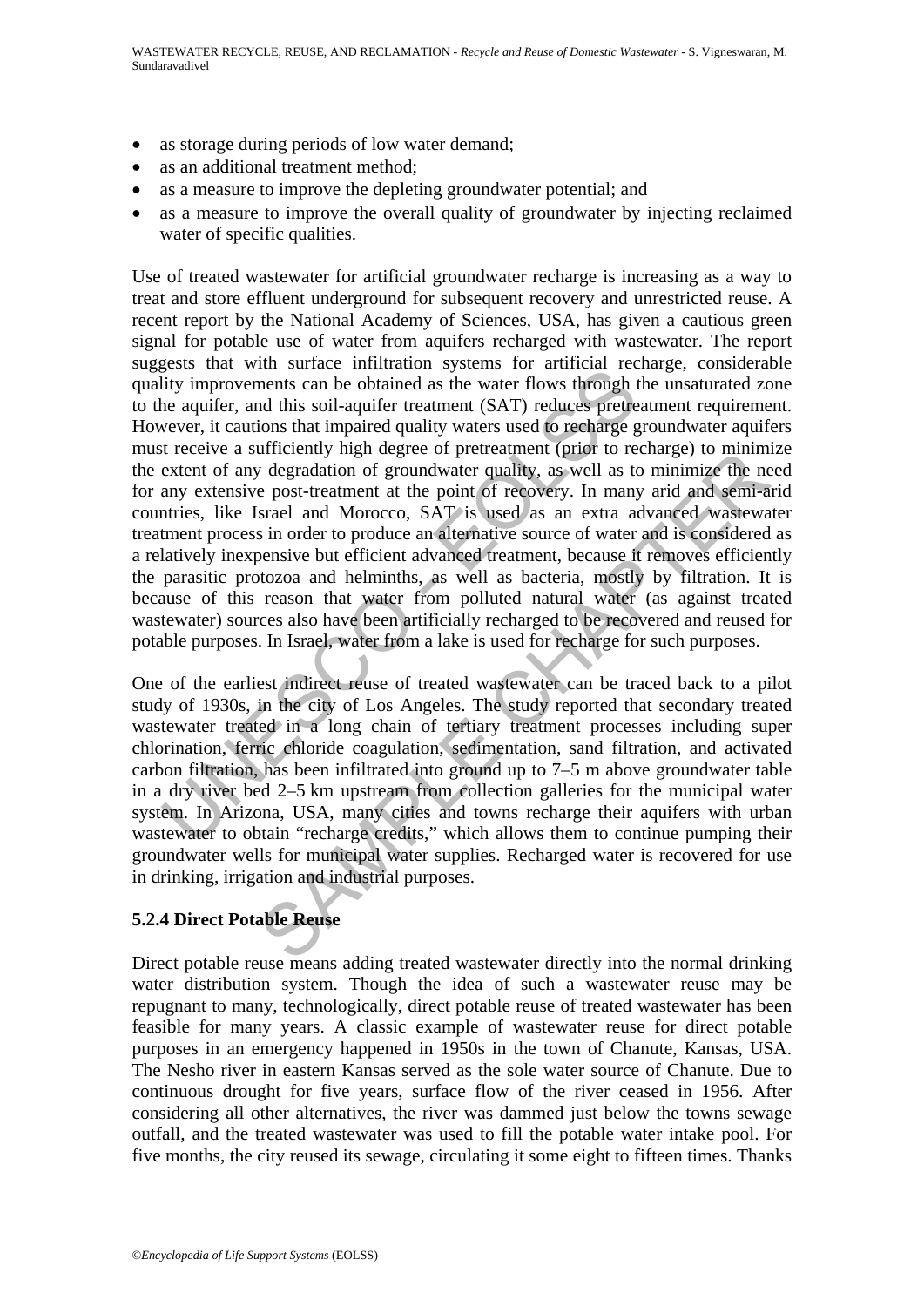to the elaborate sewage treatment as well as for raw water, the bacteriological qualities were met. An epidemiological survey showed fewer cases of stomach and intestinal illness during recycle than in the following winter when Chanute was back to use as river water. In the United States, the Denver Potable Reuse Demonstration Project has operated since 1984. A larger demonstration plant at Daspoort sewage treatment plant, however, did not reuse treated wastewater to supplement drinking water supplies for various reasons.

968. The city of Windhoek, approached the limits of its conventiones during the 1960s due to severe water shortage, as ground er sources in the vicinity of the city had been fully harmessed. Ther adopted a water reclamatio *Case study of Windhoek water reclamation scheme for direct potable reuse.* Another famous example widely quoted for direct potable reuse of reclaimed water is the reclamation scheme adopted in Windhoek, capital city of Namibia, which was initiated in 1968. The city of Windhoek, approached the limits of its conventional drinking water sources during the 1960s due to severe water shortage, as groundwater and surface water sources in the vicinity of the city had been fully harnessed. Therefore, in 1968, the city adopted a water reclamation scheme from domestic wastewater to supplement the potable water to the city. The scheme was well publicized and there has been no public opposition. The reclamation scheme was founded on the three basic premises for reclamation to succeed: diversion of industrial and other potentially toxic wastewater from the main wastewater stream, wastewater treatment to produce an effluent of adequate and consistent quality, and effluent treatment to produce acceptable potable water. In addition, it was considered that it is of utmost importance to develop a multibarrier treatment sequence as a safeguard against pathogens.

the city. The scheme was well publicized and there has been no pub<br>reclamation scheme was well publicized and there has been no pub<br>reclamation scheme was founded on the three basic premises<br>wasteward stream, wasteward ret The industrial wastewaters were diverted to be treated in separate small treatment plants, and only the industries that do not generate wastewater were allowed in areas were effluents merged with domestic sewage. The system went through a succession of modifications and improvements over the year. The wastewater is treated in two separate, consecutive treatment plants to potable standard. The first is the conventional biological treatment plant (activated sludge process) at Gamams to treat raw wastewater. This wastewater is discharged into a series of maturation ponds, from where the effluent gravitates directly to the water reclamation plant at Goreangab. The water reclamation plant consists of alum coagulation, dissolved air floatation, lime dosing, sedimentation, sand filtration, breakpoint chlorination, activated carbon filtration, and final chlorination.

Up to the present, the reclaimed water is blended in two steps. The first blending step takes place at the Goreangab treatment plant, where the reclaimed water is blended with conventionally treated surface water, which ensures a minimum 1:1 dilution of reclaimed water. The second blending step takes place in the bulk water system of Windhoek, where the blend from Goreangab is mixed with treated water from other sources. It has been estimated that in future, the surface water supply at Goreangab will not have any significant benefit, due to its quality deterioration as well as its reduced contribution to the total flow.

Until 1982, the scheme had research status, and some costs of monitoring were absorbed by the South African Water Research Commission. Since then, the project is considered a normal production facility. To ensure water quality, an independent expert monitoring of system performance, a technical committee representing experts from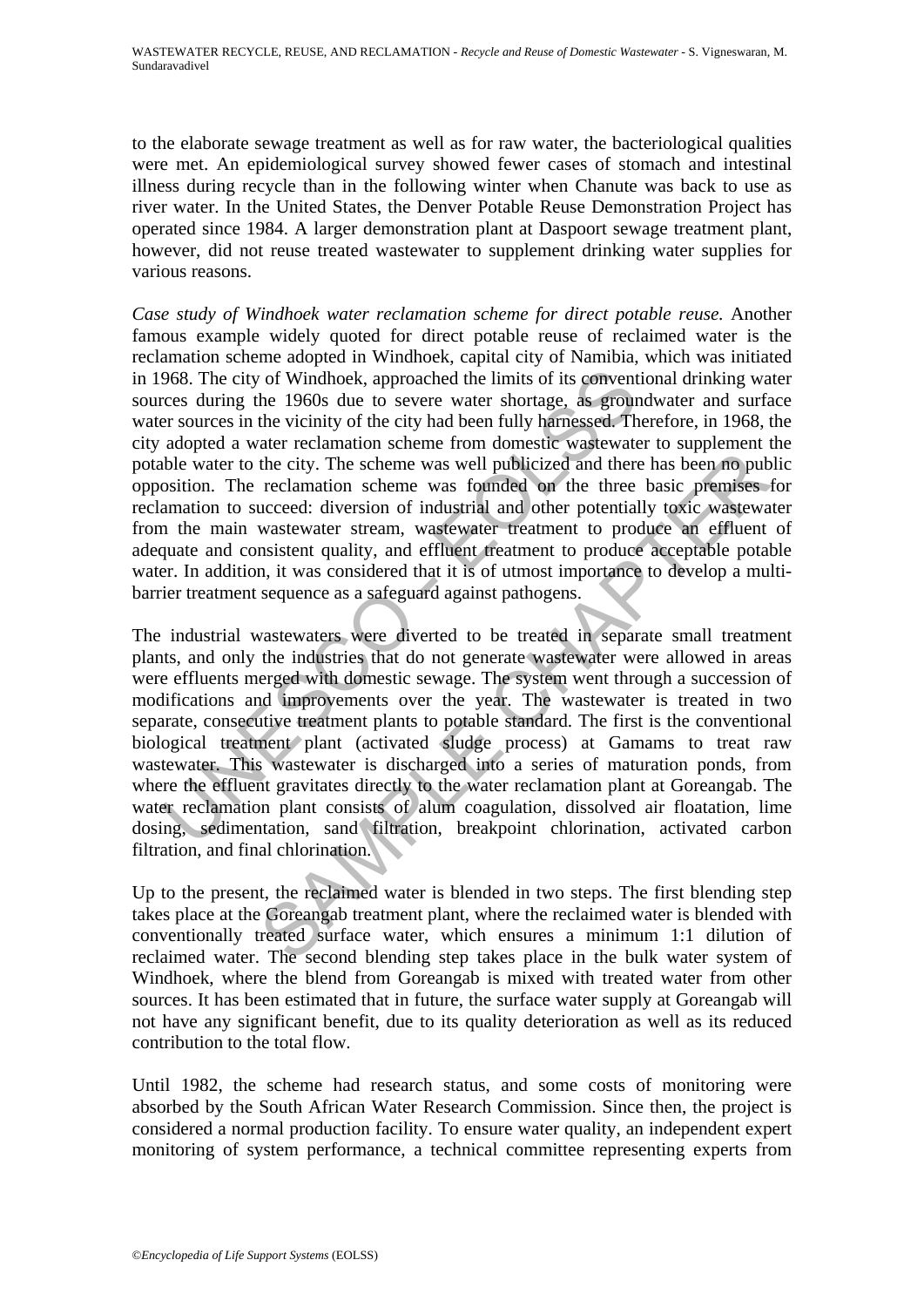five independent professional bodies convened three times a year for a detailed review of water quality. This procedure was discontinued since 1988 and replaced by a monitoring system by three independent laboratories. The treated wastewater, before reclamation, is also continuously monitored to ensure a consistent, high quality maturation pond effluent.

The Windhoek experience with wastewater reclamation to potable drinking water standard was an unqualified success during the last twenty-five years, which is of great significance to all arid and semi-arid regions of the world, as it demonstrates that:

- with proper care and diligence, water of acceptable quality can be consistently produced from domestic wastewater,
- if properly informed, consumers will fully accept this perhaps controversial option, wastewater reclamation for direct potable purpose is a practical option, not only for technologically advanced countries, but also for regions with relatively difficult access to advanced technology, management and operating skills.

# **5.3 Wastewater Sludge Reuse**

produced from domestic wastewater,<br>if properly informed, consumers will fully accept this perhaps cont<br>wastewater reclamation for direct potable purpose is a practical of<br>technologically advanced countries, but also for re In an antical conditions, out also the reader of regional wind constrained technology, management and operating skills.<br> **Sludge Reuse**<br>
Ige is the solid/semi-solid substance, concentrated form of main<br>
ie inorganic impuri Wastewater sludge is the solid/semi-solid substance, concentrated form of mainly organic, and some inorganic impurities (pollutants), generated as a result of treatment of wastewater. For any growing modern city, it is necessary to expand its sewage collection system to cater to the needs of the growing urban areas and its population. With the expansion of sewerage system comes the ever-increasing problem of how best the sludge generated in wastewater treatment facilities can be disposed. Disposal methods once used for sludge management, such as ocean disposal, are not environmentally appropriate. Though it is traditionally suggested that the sludge can be applied on land as soil conditioner and as fertilizer, there are many issues involved in handling and transportation, and odor nuisance, which are of concern. Experience in Europe and the USA have shown that land application/reuse of sludge options are the most promising ones that benefit the society. Sludge can be reused to reclaim parched land by application as soil conditioner, and also as a fertilizer in agriculture.

Deteriorated land areas, which cannot support the plant vegetation due to lack of nutrients, soil organic matter, low pH and low water holding capacity, can be reclaimed and improved by the application of sludge. Sewage sludge has a pH buffering capacity resulting from an alkalinity that is beneficial in the reclamation of acidic sites, like acid mine spoils, and acidic coal refuse materials. There are a number of successful land reclamation projects reported from the United States. Operational experience is available for handling systems, application systems, amount required per hectare, and response of various types of vegetation. Sludge with a solid content of 30% or more can be handled with conventional end-loading equipment, and applied with agricultural manure spreaders. Liquid sludge, typically with solid content less than 6%, are managed and handled by normal hydraulic equipment. Agricultural use of sludge matches best with priorities in waste management. Sewage sludge contains nutrients in considerable amounts, which lead to fertilization of soil and organic matters that improve the soil through humic reactions.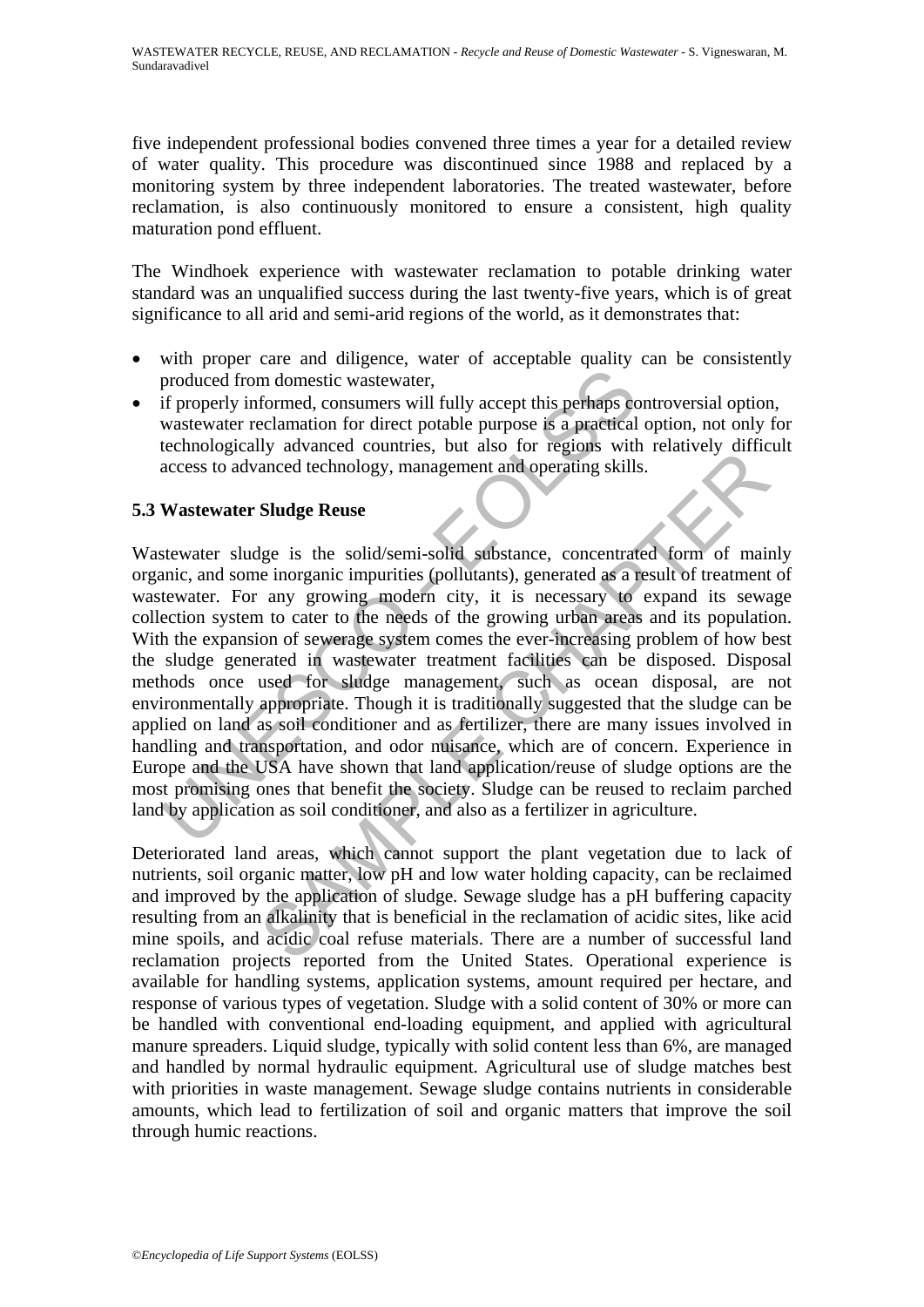Netherlands, Sweden, and Spain in Europe use more than 60% of sludge for agricultural purposes. Denmark, England, and Switzerland use more than 45% for similar purposes. Their experience shows that by following regulations and strict adherence to standards, adverse environmental effects of sludge application for agricultural purpose could be reduced to a minimum, thereby giving confidence to those who rely on them.

New South Wales in Australia has taken a lead role in the adoption of sludge reuse options. Until 1990, over 60% of sludge generated in the wastewater treatment plants was disposed of into the ocean. By 1993, nearly 70% of sludge generated was being recycled, and disposal into the ocean has ceased. Low availability of organic soil conditioners and increasing interest being shown by fertilizer companies to blend organic matter with chemical fertilizers, has created demands for sewage sludge in Australia. To improve the nutrient and other beneficial qualities of sludge, alkaline adjuncts such as lime, cement kiln dust, calcium oxide or calcium carbonate are added. N-Viro soil is one such patented product in Australia, based on addition of quick lime and cement kiln dust with sludge. Composting and vermi-composting of sludge also are carried out in many parts of Australia, to convert into odorless humus material for sale at higher prices.

anic matter with chemical fertilizers, has created demands for tralia. To improve the nutrient and other beneficial qualities o incts such as lime, cennent kiln dust, calcium oxide or calcium can cennent kiln dust with slu dust with sludge. Composting and vermi-composting of sludge also any parts of Australia, to convert into odorless humus material for some parts of Australia, to convert into odorless humus material for some parts of Austra Sludge has also potential for reuse in manufacture of other beneficial products. Pilot scale work in Canada indicated that sludge can be used to produce a low grade oil by heating sludge to 450°C in the absence of oxygen. The sludge oil has a calorific value of 32 MJ/kg and has been obtained at yields of 13% from anaerobically digested sludge and 46% raw sludge. Manufacturing of bricks using slag and sewage sludge has been developed in many countries. In Australia, a company uses slag ash and sludge together with shale and clay to produce a brick 15% lighter than the regular brick with a superior ratio of strength to firing time.

# **5.3.1 A Case Study of Sludge Reuse in Japan**

Sludge management has been a major concern in major cities of Japan, because of nonavailability of land for adoption of traditional methods of sludge disposal. Japan has made pioneering attempts to overcome such inherent problems and could successfully managing it through various reuse options. An insight into how the city of Sapporo, located in the northeastern part of Hokkaido Island, Japan manages its sludge handling could be useful to other cities looking for management and disposal of sludge.

The Hokkaido Island makes up for 22.6% of the total cultivated land in Japan. The general soil is mainly volcanic, lacking in organic material and soil micro-organisms, and hence of poor quality. Heavy clay and composed peat soil are also found in certain parts of the island, which create water stagnation and slow decomposition of organic materials at low temperatures, respectively. Thus, it can be said that Hokkaido has a special soil problem that needs to be dealt with comprehensively so as to make the most out of the potential existing there.

The city of Sapporo generates 465 tons of sludge per day from its 17 pumping stations and 9 sewage treatment plants. The dewatered sludge was originally disposed mainly through landfill and partially through direct application on farmlands. There always is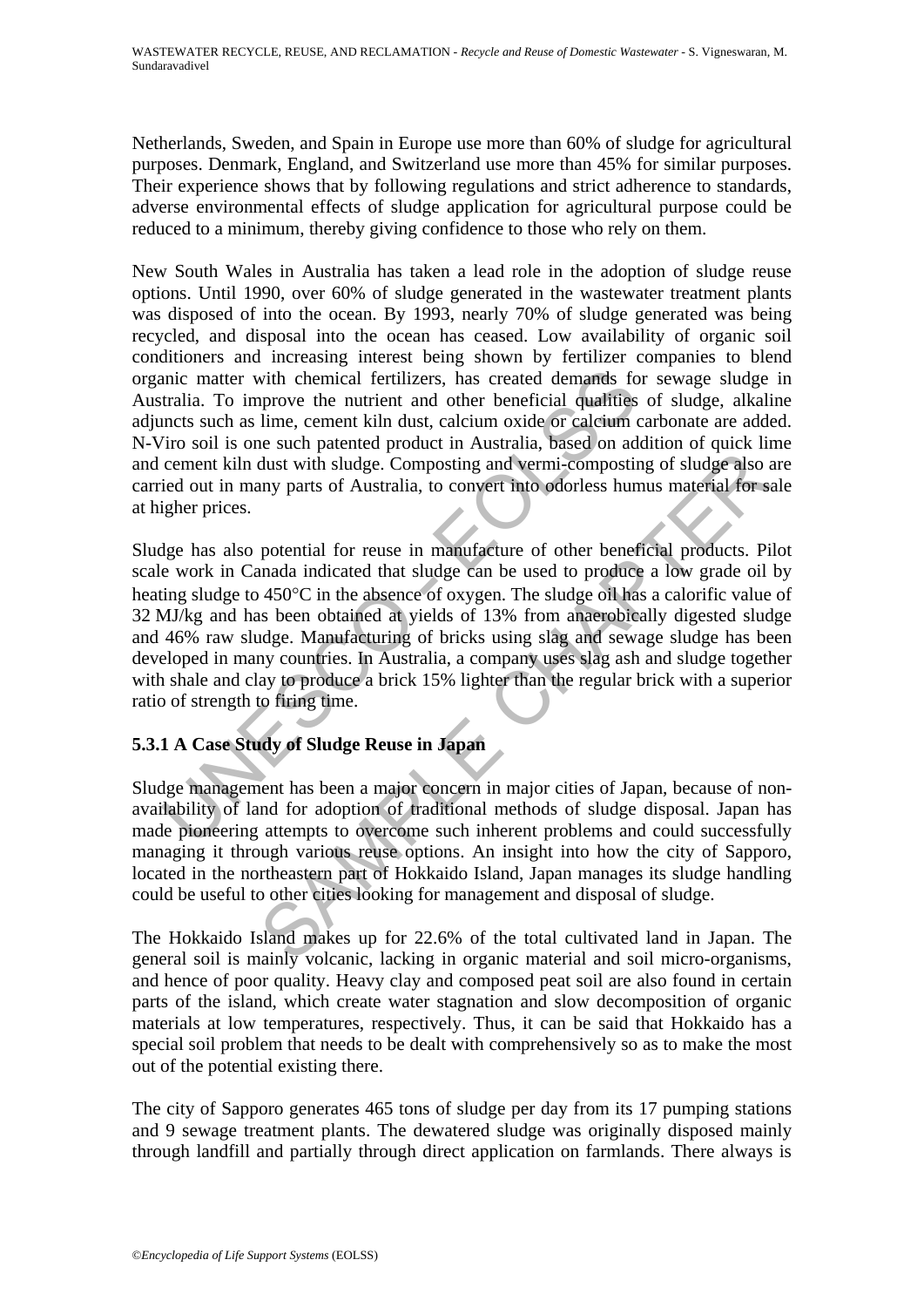the uncertainty that landfills present for the future. There were also problems of directly using dewatered sludge on land due to handling and also the regulations from the Agricultural Department. Keeping in mind the local conditions, the city decided to mainly adopt composting (Figure 1), and incineration for the management of the sludge. The breakdown of various methods of treatment and disposal of dewatered sludge is given below:

Total sludge generated 169,563 t/yr (100%)

- Disposed through landfills: 27,001 t/yr (15.9%)
- Direct application on land:  $2,225$  t/yr  $(1.3\%)$
- Compost: 25,523 t/yr (15.1%)
- Incineration (Heat Treatment): 44,407 t/yr (26.2%)
- Incineration Centers: 70,407 t/yr (41.5%)



Figure 1. Flow schematic of sludge composting process in Sapporo, Japan

A major problem point in adoption of composting in Sapporo was its low temperature climate throughout the year. This has been overcome by adopting horizontal type paddle method and drum screen method of composting. Both are indoor methods of composting, wherein the process occurs in tanks under controlled conditions. The manufactured compost was sold to the farmers, through agricultural organizations, to golf courses and other public enterprises concerned with green growth. Essentially all the compost produced is sold.

While the compost production has become a sound enterprise gaining good reputation due to its effectiveness and low cost, the users reported some problems. When the compost is being applied through use of spreader machines, the compost clogged the machine nozzles and bridged across the machine hopper. This has been mainly due to the grain size of compost. The granular size of approximately 50% of the compost was less than 1 mm. In order to make compost use more lasting and safer and to improve its handling qualities, the compost is granulated using chemical binders (Figure 2). This has also resulted in deodorization of the compost.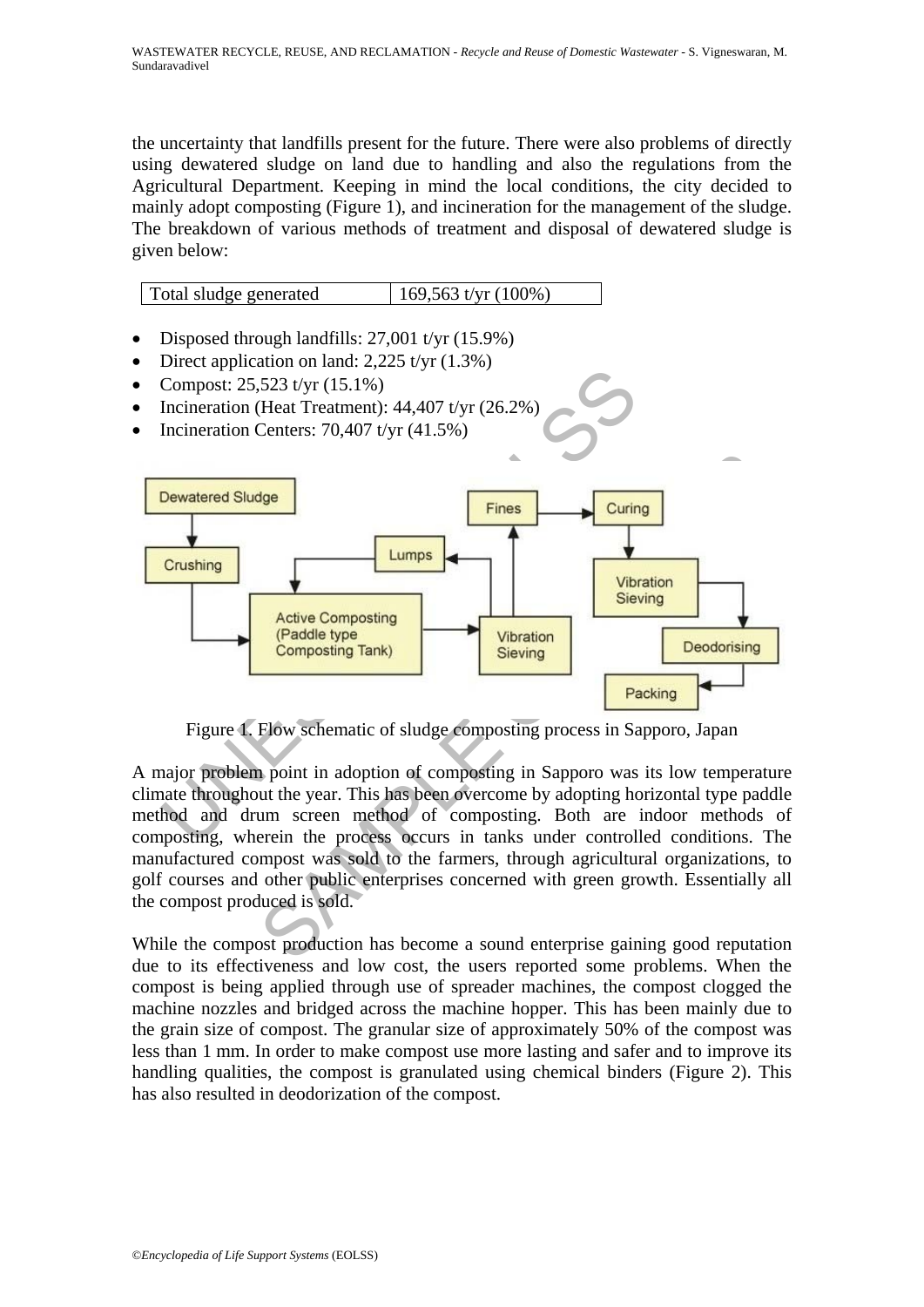

Figure 2. Innovative sludge reuse options developed in Sapporo, Japan

Another important development made in the use of sewage sludge compost is its conversion as a snow melting compound using carbonization process followed by chemical addition (Figure 2). The test application of this product has shown that compared with areas where the compound was not used, the snow melted off of the ground a full week earlier, making it essentially as effective as other melting agents on the market.

Confounded and the more of the compounding and the process in the set of the compound single environment made in the use of sewage sludge version as a snow melting compound using carbonization promincial addition (Figure 2 2. Innovative sludge reuse options developed in Sapporo, Japan and development made in the use of sewage sludge compost is snow melting compound using carbonization process followed on (Figure 2). The test application of The sludge disposal practices and experiences of the city of Yokohama, Japan, is a notable example of sewage sludge treatment and for its utilization as a resource. Until 1975, almost all the sludge generated from the sewage treatment plants of the city of Yokohama was being disposed through landfill after treatment in two centralized sludge treatment centers. The treatment processes adopted are digestion followed by dewatering and/or wet oxidation followed by dewatering. However, disposal of sludge through landfill as a long-term solution is problematic, as it is difficult to secure disposal sites in large cities like Yokohama, and in a land-starved country like Japan. Utilization of the sludge as a resource is the only way to establish a permanent solution to the sludge disposal problems. Therefore, the city has promoted extensive research and development for utilization of treated sludge. The major avenues attempted for utilization of the treated sludge were through use of:

- pelletized dried sludge as fertilizer;
- sludge incineration ash as soil stability improving adjunct, artificial soil for horticulture and brick manufacturing;
- melted sludge slag in paper production and tiles manufacturing.

Details of sludge management for reuse in Yokohama are shown in Figure 3. After commissioning a two-year study in 1971, to assess the fertilizing effects of sludge, the city embarked on development of sludge driers to dry and pellatize digested and dewatered sludge. The energy requirement for this process is planned to derive from the biogas generated during the sludge digestion process.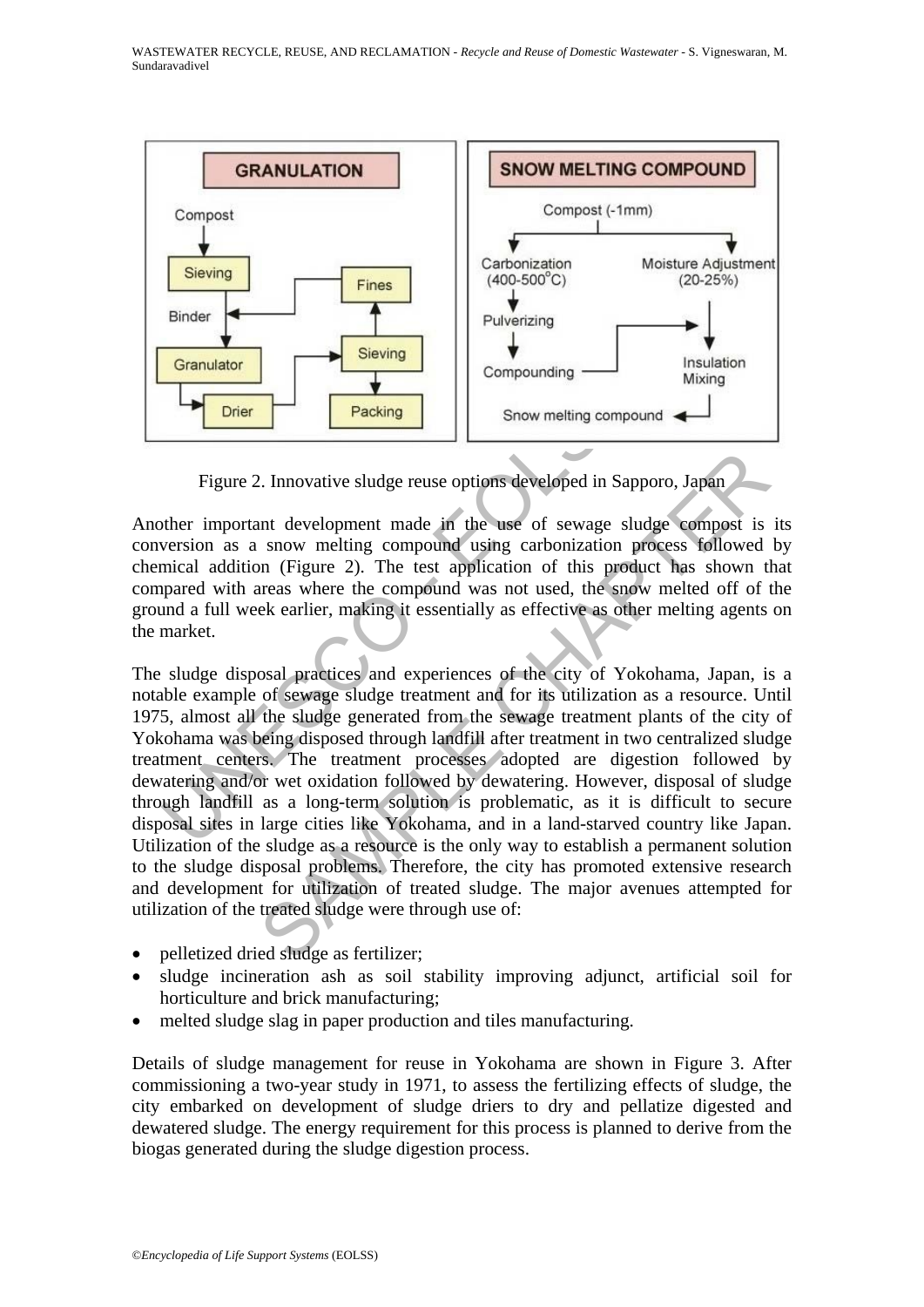

Figure 3. Sludge management for reuse in Yokohama, Japan.

Figure 3. Sludge management for reuse in Yokehama, Jaccity has also devised a method for hardening and pelletizing the susing watery solution of Polyvinyl Alcohol (PVA) as a binder at solution for solidifying the PVA. The devised a method for hardening and pelletizing the sludge incinerative solution of Polyvinyl Alcohol (PVA) as a binder, and ammonitor solidifying the PVA. The product so obtained is named as "Hardood water retention and ae The city has also devised a method for hardening and pelletizing the sludge incineration ash using watery solution of Polyvinyl Alcohol (PVA) as a binder, and ammonium sulfate solution for solidifying the PVA. The product so obtained is named as "Hama Soil" and has good water retention and aeration characteristics with appropriate pH (5.5–6.5) for plant cultivation. Another prospective approach for use of incineration ash is to use it in the manufacturing of bricks by packing a metal mould with the ash, and subjecting it to high pressure of  $1$  ton/cm<sup>2</sup>. Standard testing showed that bricks satisfied standards relating to compressive strength, water absorption rate, chemical resistance and sliding resistance.

In an attempt to diversify the use of sewage sludge in other non-conventional fields, Yokohama city has embarked on the trial production of paper and tiles using melted slag. The melting of sewage sludge is a process whereby the inorganic substances within sludge are melted at a temperature in the range of 1300–1500°C and cooled into a glass type slag. A fibrous form of melted slag, called slag wool, is added to the conventional pulp and the mixture is formed into a paper. The paper manufactured with slag wool having 30% by weight of conventional pulp yielded sufficient strength. Manufacturing of tiles was also carried out using a powdered form of melted slag with conventional base materials, for use as building facades.

# **6. Future of Water Reuse**

As of now, major emphasis of wastewater reuse has been for non-potable applications. In spite of developing sound technological approaches to producing water of any desired quality from reclaimed wastewater, it has generally been too expensive to be taken seriously as a potable supply option. There are several other key issues that include evaluation of health risks associated with trace organic and inorganic contaminants in reclaimed water, application of membrane treatment processes in production of high quality reclaimed water, optimization of treatment trains for wastewater reclamation projects to be cost-effective, that requires additional research and demonstration for progress in reclaimed water reuse applications. There also is a psychological threshold that is keeping us at bay for reuse in potable applications, even when there are no other viable long-term options. If water reuse projects are to succeed,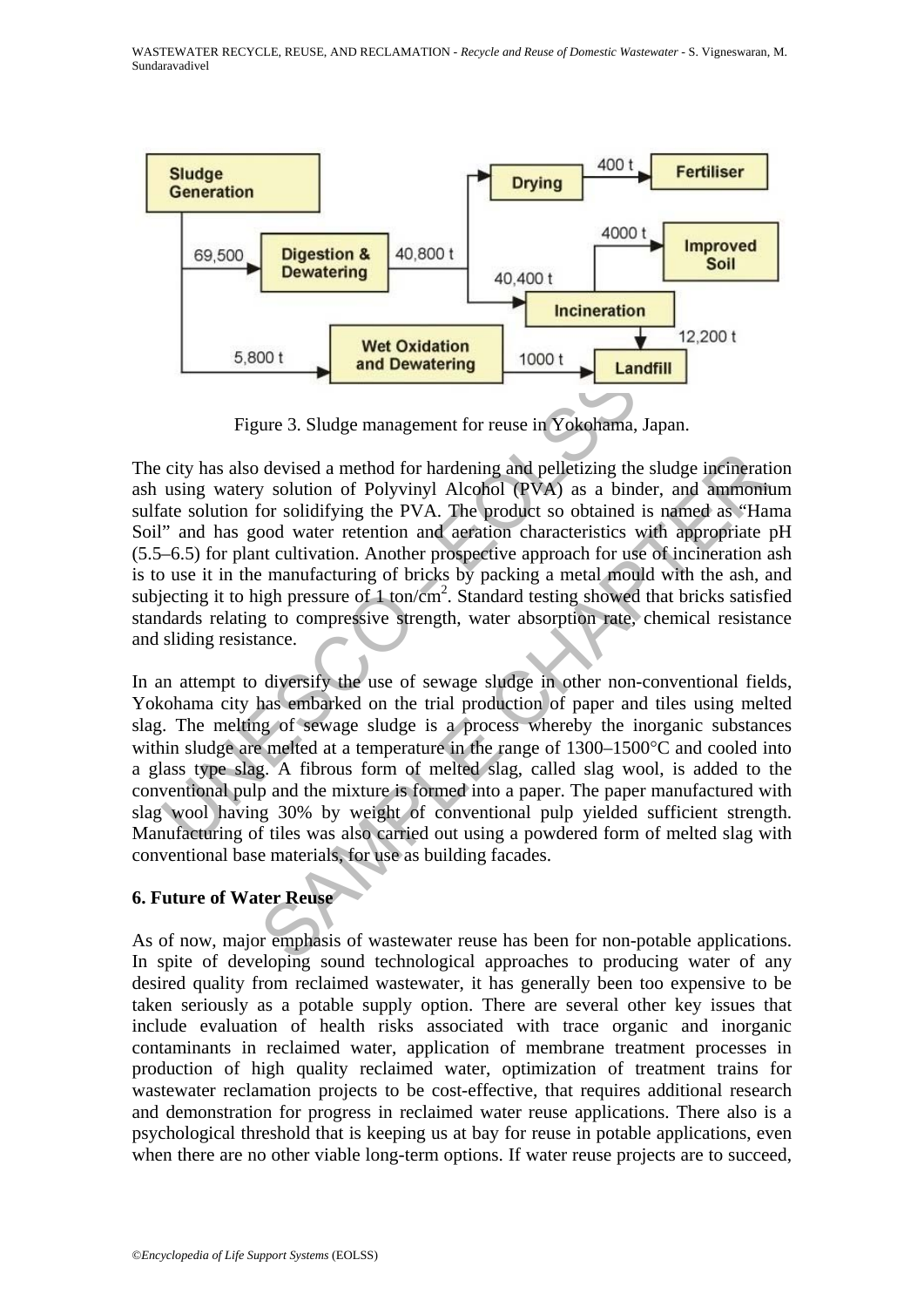efforts to generate greater community awareness to judge water by its quality and not by its history, and seeking their increased participation in such schemes will also be needed.

**UNESCO - EDER** SAMPLE CHAPTER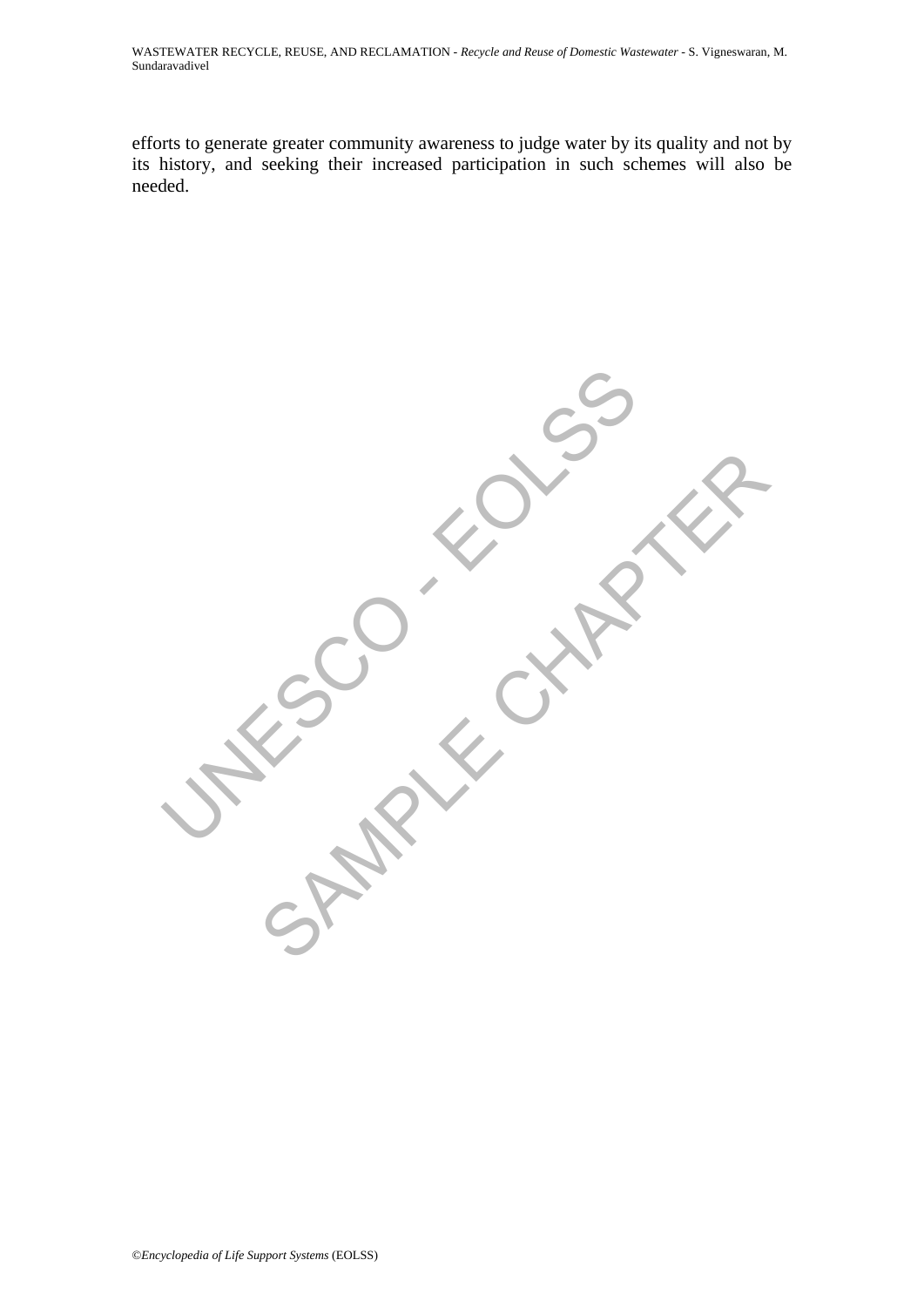| WASTEWATER RECYCLE, REUSE, AND RECLAMATION - Recycle and Reuse of Domestic Wastewater - S. Vigneswaran, M. Sundaravadivel |              |                    |                 |                |             |                   |              |                               |
|---------------------------------------------------------------------------------------------------------------------------|--------------|--------------------|-----------------|----------------|-------------|-------------------|--------------|-------------------------------|
|                                                                                                                           |              |                    |                 |                |             |                   |              |                               |
|                                                                                                                           |              |                    |                 |                |             |                   |              |                               |
|                                                                                                                           |              |                    |                 |                |             |                   |              |                               |
| <b>Appendix</b>                                                                                                           |              |                    |                 |                |             |                   |              |                               |
|                                                                                                                           |              |                    |                 |                |             |                   |              |                               |
| Quality criteria for irrigation reuse of wastewater for physico—chemical parameters                                       |              |                    |                 |                |             |                   |              |                               |
|                                                                                                                           |              |                    |                 |                |             |                   |              |                               |
|                                                                                                                           | Canada       | <b>USA</b>         | <b>Taiwan</b>   | <b>Hungary</b> |             | China             | Saudi Arabia | <b>Tunisia</b>                |
| <b>Parameters</b>                                                                                                         | All soils    |                    | All soils       |                | Paddy crop  |                   | All soils    | All soils                     |
|                                                                                                                           |              | <b>Sandy soils</b> |                 | All soils      |             | <b>Vegetables</b> |              |                               |
|                                                                                                                           | 1991         | 1973               | 1978            | 1991           | Not dated   | Not dated         | Not dated    | Not dated                     |
| PH                                                                                                                        |              |                    | $6.0 - 9.0$     | $6.5 - 8.5$    | $5.5 - 8.5$ | $5.5 - 8.5$       | $6.0 - 8.4$  | $6.5 - 8.5$                   |
| Total dissolved solids, mg/L                                                                                              | $500 - 3500$ |                    |                 |                | 1000-2000   | $1000 - 2000$     |              |                               |
| Suspended solids, mg/L                                                                                                    |              |                    | 100             |                | 150         | 200               | 10           | 30                            |
| Chloride, mg/L                                                                                                            |              |                    | 175             |                | 250         | 250               | 280          | 2000                          |
| Sulfate, mg/L                                                                                                             |              |                    | 200             |                |             |                   |              | $\overbrace{\phantom{13333}}$ |
| BOD, mg/L                                                                                                                 |              |                    |                 |                | 80          | 80                | 10           |                               |
| COD, mg/L                                                                                                                 |              |                    |                 |                | 200         | 150               |              | 90                            |
| Aluminum, µg/L                                                                                                            |              | 5000               | 5000            | 5000           |             |                   | 5000         | $\qquad \qquad$               |
| Arsenic, µg/L                                                                                                             | 100          | 100                | 1000            | 200            | 50          | 50                | 100          | 100                           |
| Boron, µg/L                                                                                                               | 500-600      | 750                | 750             | 700            | 1000-3000   | $1000 - 3000$     | 500          | 3000                          |
| Beryllium, µg/L                                                                                                           | 100          | 100                | 500             | 100            |             |                   | 100          |                               |
| Cadmium, µg/L                                                                                                             | 10           | 10                 | 10              | $20^{\circ}$   | 5           | 5                 | 10           | 10                            |
| Chromium (total), µg/L                                                                                                    | 100          | 100                | 100             | 5000           | 100         | 100               | 100          | 100                           |
| Cobalt, µg/L                                                                                                              | 50           | 50                 | 50              | 50             |             |                   | 50           | 100                           |
| Copper, µg/L                                                                                                              | $200 - 1000$ | 200                | 200             | 2000           | 1000        | 1000              | 400          | 500                           |
| Iron, $\mu g/L$                                                                                                           |              |                    |                 | 100            |             |                   | 5000         | 5000                          |
|                                                                                                                           | 200          | 5000               | 100             | 1000           |             |                   | 100          | 1000                          |
| Lead, µg/L                                                                                                                |              | 200                | 2000            | 5000           |             |                   | 200          | 500                           |
| Manganese, µg/L                                                                                                           |              |                    | 5 <sub>1</sub>  | 10             | 1           | $\mathbf{1}$      | 1            | 1                             |
| Mercury, µg/L                                                                                                             | $10 - 50$    | 10                 | 10 <sup>7</sup> | $\overline{0}$ |             |                   | 100          |                               |
| Molybdenum, µg/L                                                                                                          | 200          | 200                | 1000            | 1000           |             |                   | 20           | 200                           |
| Nickel, µg/L                                                                                                              | $20 - 50$    | 20                 | 20              |                | 20          | 20                | 20           | 50                            |
| Selenium, µg/L                                                                                                            | 1000-5000    | $2000 -$           | 2000            | 5000           | 2000        | 2000              | 4000         | 5000                          |
| Zinc, $\mu g/L$                                                                                                           |              |                    | 5000            | 10 000         | 500         | 500               | 500          | 5000                          |
|                                                                                                                           |              |                    |                 | 8000           |             |                   |              |                               |
| Cyanide (total), µg/L                                                                                                     |              |                    |                 |                |             |                   |              |                               |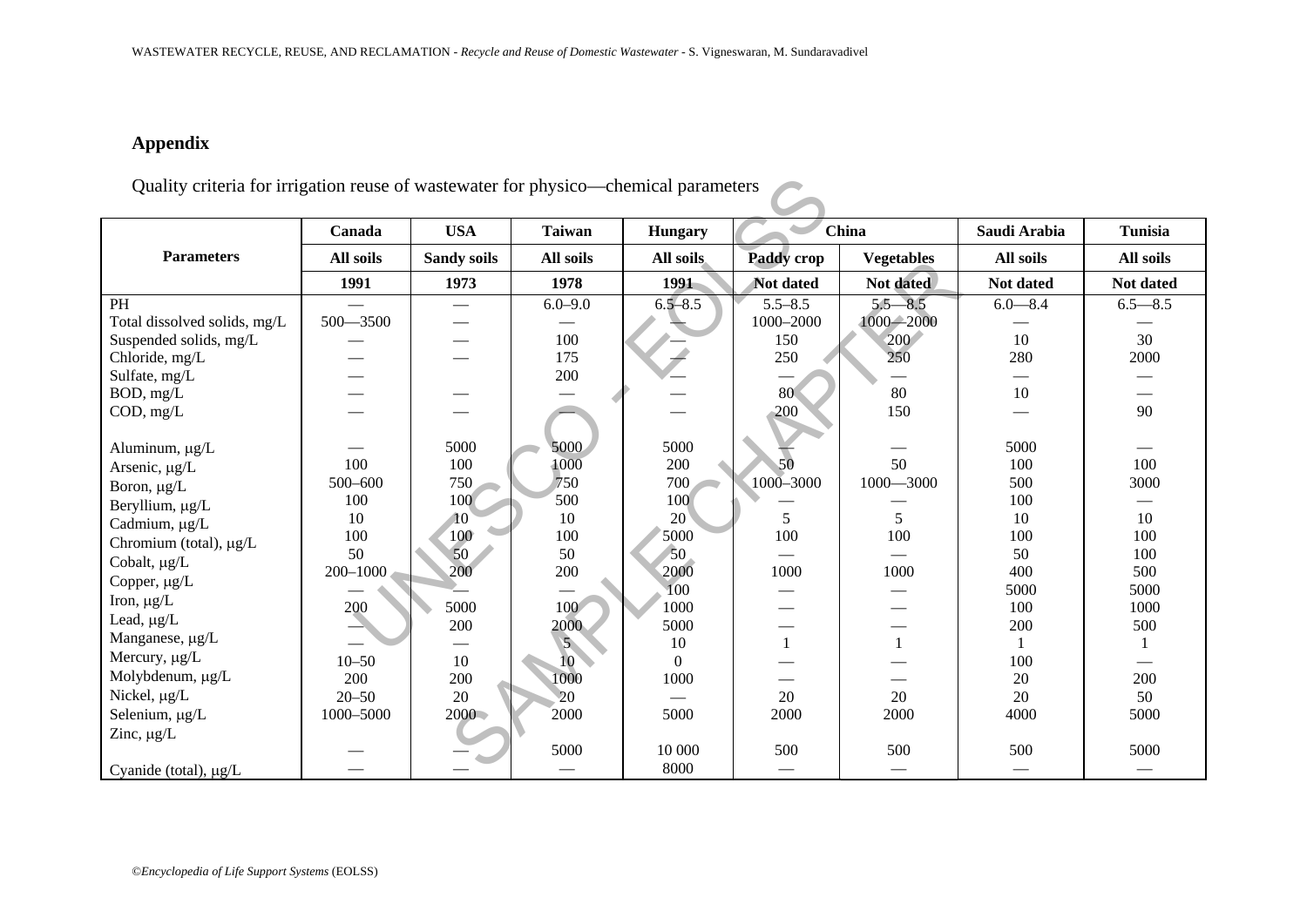| 5000<br>50 000<br>5000<br>5000<br>5000<br>Oil and grease, µg/L<br>Surfactants, $\mu g/L$<br>Source: Adopted from Andrew C. C., Albert L. P., Asano T., and Hesphanhol I., "Developing human health related chemical guidelines for reclaimed<br>wastewater irrigation," Water Science & Technology, 33(10-11), 463-472. | WASTEWATER RECYCLE, REUSE, AND RECLAMATION - Recycle and Reuse of Domestic Wastewater - S. Vigneswaran, M. Sundaravadivel |  |  |  |  |
|-------------------------------------------------------------------------------------------------------------------------------------------------------------------------------------------------------------------------------------------------------------------------------------------------------------------------|---------------------------------------------------------------------------------------------------------------------------|--|--|--|--|
|                                                                                                                                                                                                                                                                                                                         |                                                                                                                           |  |  |  |  |
|                                                                                                                                                                                                                                                                                                                         |                                                                                                                           |  |  |  |  |
|                                                                                                                                                                                                                                                                                                                         |                                                                                                                           |  |  |  |  |
|                                                                                                                                                                                                                                                                                                                         |                                                                                                                           |  |  |  |  |
|                                                                                                                                                                                                                                                                                                                         |                                                                                                                           |  |  |  |  |
|                                                                                                                                                                                                                                                                                                                         |                                                                                                                           |  |  |  |  |
|                                                                                                                                                                                                                                                                                                                         |                                                                                                                           |  |  |  |  |
|                                                                                                                                                                                                                                                                                                                         |                                                                                                                           |  |  |  |  |
|                                                                                                                                                                                                                                                                                                                         |                                                                                                                           |  |  |  |  |
|                                                                                                                                                                                                                                                                                                                         |                                                                                                                           |  |  |  |  |
|                                                                                                                                                                                                                                                                                                                         |                                                                                                                           |  |  |  |  |
|                                                                                                                                                                                                                                                                                                                         |                                                                                                                           |  |  |  |  |
|                                                                                                                                                                                                                                                                                                                         |                                                                                                                           |  |  |  |  |
|                                                                                                                                                                                                                                                                                                                         |                                                                                                                           |  |  |  |  |
|                                                                                                                                                                                                                                                                                                                         |                                                                                                                           |  |  |  |  |
|                                                                                                                                                                                                                                                                                                                         |                                                                                                                           |  |  |  |  |
|                                                                                                                                                                                                                                                                                                                         |                                                                                                                           |  |  |  |  |
|                                                                                                                                                                                                                                                                                                                         |                                                                                                                           |  |  |  |  |
|                                                                                                                                                                                                                                                                                                                         |                                                                                                                           |  |  |  |  |
|                                                                                                                                                                                                                                                                                                                         |                                                                                                                           |  |  |  |  |
|                                                                                                                                                                                                                                                                                                                         |                                                                                                                           |  |  |  |  |
|                                                                                                                                                                                                                                                                                                                         |                                                                                                                           |  |  |  |  |
|                                                                                                                                                                                                                                                                                                                         |                                                                                                                           |  |  |  |  |
|                                                                                                                                                                                                                                                                                                                         |                                                                                                                           |  |  |  |  |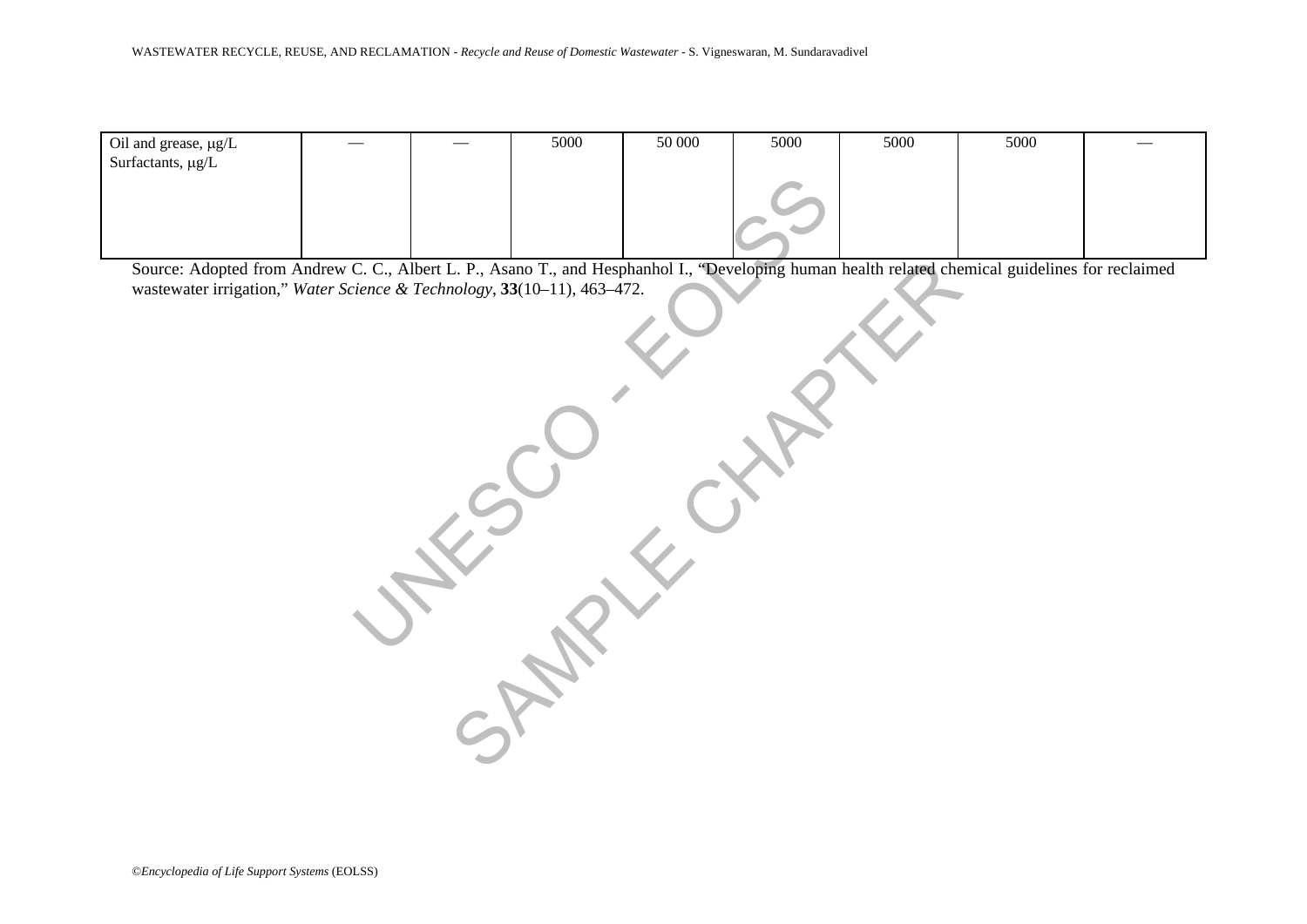#### **Glossary**

| <b>Blackwater:</b><br>Dual<br>reticulation<br>system: | Household was tewater containing toilet was tes.<br>Water distribution system having two separate networks to supply<br>water for potable and non-potable uses respectively. |
|-------------------------------------------------------|------------------------------------------------------------------------------------------------------------------------------------------------------------------------------|
| Graywater:                                            | Household was tewater after exclusion of toilet was tes.                                                                                                                     |
| <b>Pathogens:</b>                                     | Disease-causing microorganisms.                                                                                                                                              |
| Sludge:                                               | The concentrated form organic and inorganic pollutants removed                                                                                                               |
|                                                       | from wastewater as a result of treatment                                                                                                                                     |

#### **Bibliography**

**Equipary**<br> **Equipary**<br> **Equipary**<br> **Equipary**<br> **Example 2.** Selected Proceedings of the International Association for Water Qualo<br> **Example 2.** Selected Proceedings of the International Association for Water Qualo<br> **Equip** Angelakis A., Asano T., Diamadopoulos E., and Tchobanoglous G. (1995). Wastewater reclamation and reuse. *Selected Proceedings of the International Association for Water Quality 2nd International symposium on wastewater reclamation and reuse,* Iraklio, Crete, Greece, 17–20 October, 492 pp. [This is a compilation of articles on a wide range of issues of wastewater reuse, including pilot-scale and field scale studies and applications.]

Asano T., Maeda M., and Takaki M. (1996). Wastewater reclamation and reuse in Japan: overview and implementation examples. *Water Science Technology,* **34**(11), 219–226 [This paper presents an overview of wastewater reuse practices in Japan.]

Clark J. W., Viessman Jr. W., and Hammer M. J. (1977). *Water Supply and Pollution Control*. New York: Harper and Row publishers. ISBN 0-7002-2495-5, 857 pp. [An elaborate introductory text on water supply and water pollution control engineering.]

Clarke R. (1993). *Water: The International Crisis*. Boston, MA: The MIT Press, ISBN 026253116X, 193pp.[This presents the highlights of social and environmental impacts of water resource depletion.]

Dean R. and Lund E. (1981). *Water Reuse—Problems and Solutions*. New York: Academic Press, 264pp. [This is one of the early attempts for comprehensive presentation of issues of water reuse.]

Friedly, and Takki M. (1996). Wastewater retuse, including pilot-scale and filications.]<br>
Eicles on a wide range of issues of wastewater retuse, including pilot-scale and filications.]<br>
L, and Takki M. (1996). Wastewater ENSIC (1995). Municipal sewage sludge management. *Environmental Systems Review* #39, Environmental systems Information Center, Asian Institute of Technology, Bangkok, Thailand, 87pp.[This is a comprehensive compilation of technological advances in treatment and reuse of sewage sludge.]

Gleick P. H. (1993). *Water in Crisis—A Guide to the World*'*s Fresh Water Resources*. New York: Oxford University Press, ISBN 0195076273, 473pp.[This book presents comprehensive and up-to-date discussions on the issues of world water resources, and issues involved in their conservation.]

Kawamura K., Aoyagi H., and Kumagai K. (1990). Application of sewage compost on agricultural land and operations research for utilizing the value of compost (actual application by Sapporo City)*.*  Proceedings of the 14<sup>th</sup> International Congress of Soil Science, 12—18, April 1990. [This is a detailed case study of sewage sludge reuse in Japan.]

Maeda M., Nakada K., Kawamoto K., and Ikeda M. (1996). Area-wide use of reclaimed water in Tokyo, Japan. *Water Science and Technology,* **33**(10–11), 51–57 [This paper presents the planning approaches followed in Japan for wider water reuse.]

Mori A. (1993). Treatment and Recycling of Sewage Sludge in Yokohama, *Proceedings of the 15th Federal Convention of Australian Water and Wastewater Association,* 18–23 April, 1993, p 682- 688.[This work presents extensive information on treatment and recycling practices followed for management of sewage sludge in a large city of Japan.]

National Research Council (1994). *Groundwater Recharge Using Waters of Impaired Quality*. National Academy Press: Washington DC, 283 pp. [This is an extensive report on reuse of wastewater for groundwater recharge.]